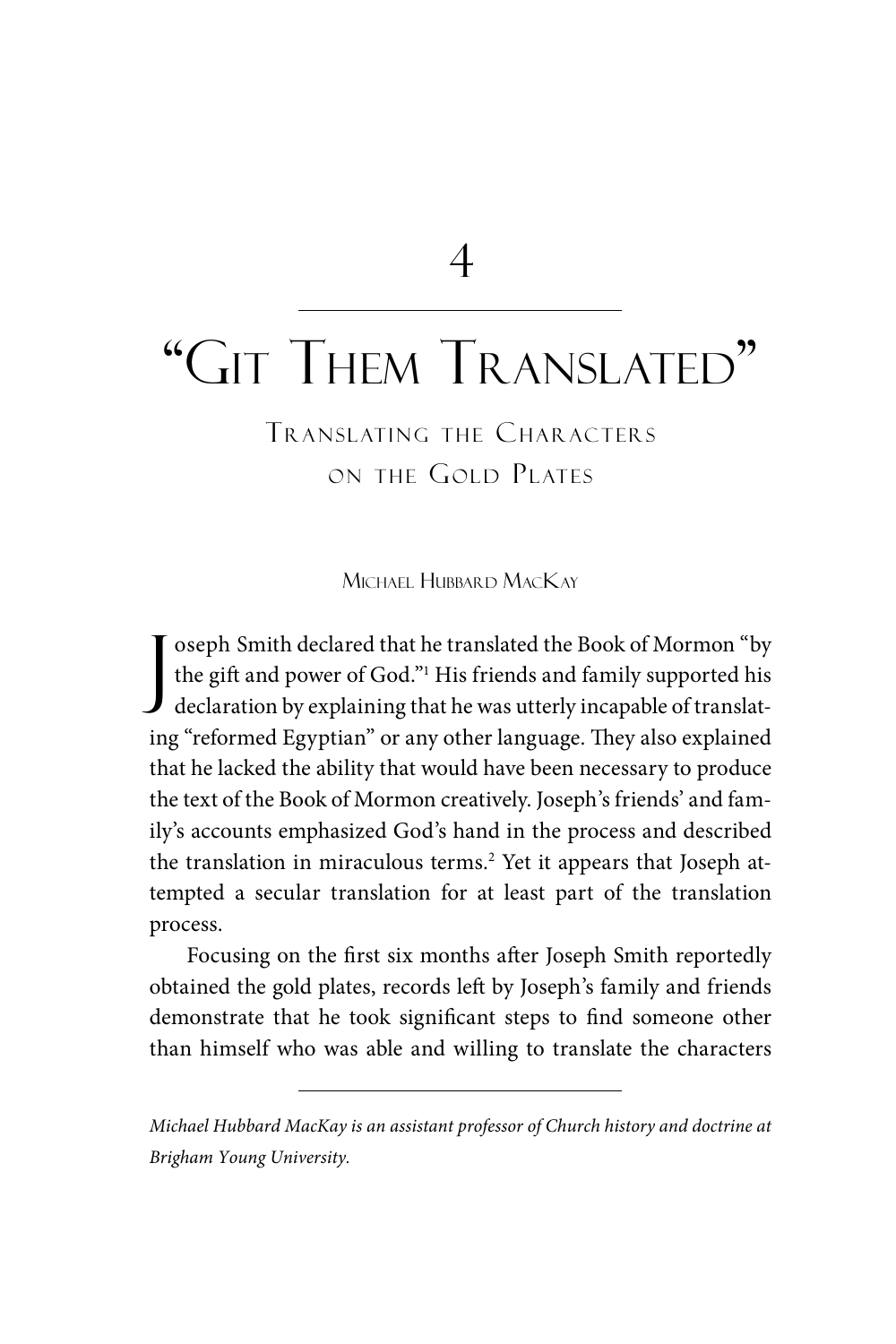Caractory  $\mathcal{H}$   $\psi \in \mathcal{H}$   $(1\ 4\ 6\ 6\ 7\ 1)$   $(8/3\ 4\ 1\ 2\ 2\ 2\ 1)$  $\frac{1}{4}$   $\frac{1}{4}$   $\frac{1}{4}$   $\frac{1}{4}$   $\frac{1}{8}$   $\frac{1}{2}$   $\frac{1}{2}$   $\frac{1}{2}$   $\frac{1}{2}$   $\frac{1}{2}$   $\frac{1}{2}$   $\frac{1}{2}$   $\frac{1}{2}$   $\frac{1}{2}$   $\frac{1}{2}$   $\frac{1}{2}$   $\frac{1}{2}$   $\frac{1}{2}$   $\frac{1}{2}$   $\frac{1}{2}$   $\frac{1}{2}$   $\frac{1}{2}$   $742$  e 4 + 0.1 2006 minus 0+ 2021  $5mD\ddot{v}$   $7.47\dot{v}$  m  $44\frac{m}{6}$   $22663267$ y necorssau your auce - - - " x 3149- get the  $116111115255532 - 147252114 - 153$ 

*Glass plate negative of the "Caractors" document by Jacob H. Hicks, 1886. Photo courtesy of Clay County Museum and Historical Society, Liberty, Missouri.*

on the plates. He began by drawing numerous characters on paper, perhaps attempting to compile an alphabet or list of characters.<sup>3</sup> As part of his efforts to produce this list or alphabet, he sent Martin Harris to New York City in search of a translator, which suggests that Joseph Smith may not have envisioned himself, at least initially, dictating the translation of the Book of Mormon simply by the power of God. Rather, Joseph Smith first instructed Harris to turn over the characters to the scrutiny of scholars of ancient languages, natural philosophy, and Native American studies. Of the potential translators with whom Harris met, Samuel Mitchill was likely the one in whom Harris placed the most hope.<sup>4</sup>

This chapter sorts through the polarized historiography and mixed contemporary accounts about Harris's visit to New York. In the process, it challenges the traditional narrative that Joseph knew from the beginning how he would translate and that he sent Martin Harris to Charles Anthon to fulfill an Old Testament prophecy. By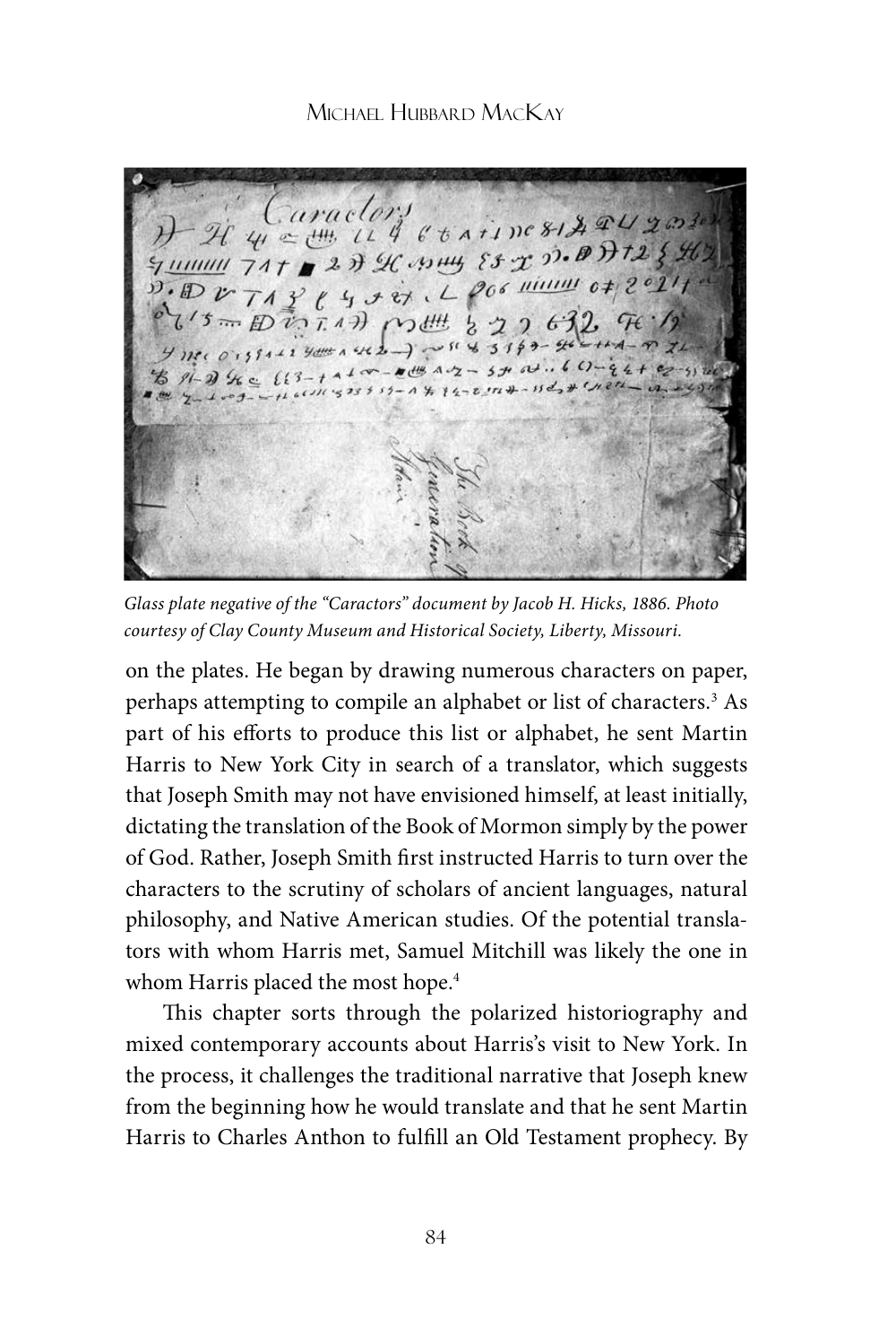building upon past scholarship and by taking a fresh look at wellknown sources in light of new discoveries,<sup>5</sup> it offers an alternative approach in the face of contradictory claims by both contemporary accounts and later Mormon interpretations.

To proceed in this line of thought, one assumption is made: Joseph Smith was sincere in his belief that the characters he produced were ancient characters. Without this assumption, the account is simply about fabrication and deception, which would require a complete disregard for Joseph's personal narratives about the experience and the effects his words have had upon the Mormon community since 1828. Nonetheless, this chapter is not an attempt to uncover the reality of the gold plates or the validity of the characters Joseph produced. Instead, it focuses on unwinding the documentary record about Joseph's early struggles surrounding the translation of the Book of Mormon beginning in late September 1827 when he claimed to have retrieved a set of gold plates.<sup>6</sup>

# **Copying the Characters**

Once Joseph Smith had the plates in his possession, he indicated that he could not show them to anyone, even his friends and family.<sup>7</sup> Though those close to him supported his plan to keep the plates hidden, local residents became hostile, insisting that if he truly possessed the plates then he should display them openly.8 Under the threat of the theft and the loss of the gold plates, he locked them in a wooden box and hid them in various places on his parents' property. According to his mother, he even took up the hearth in her house to hide them under the floor.9 Eventually, he removed them from the grasp of the Palmyrans by leaving town, hiding the plates on his wagon in a barrel of beans before he left. Conveniently, Joseph Smith's father-in-law offered Joseph and Emma a place to stay in Harmony, Pennsylvania, far away from those who knew about the plates.10 It was there that Joseph finally had a place to proceed with his plan for the plates.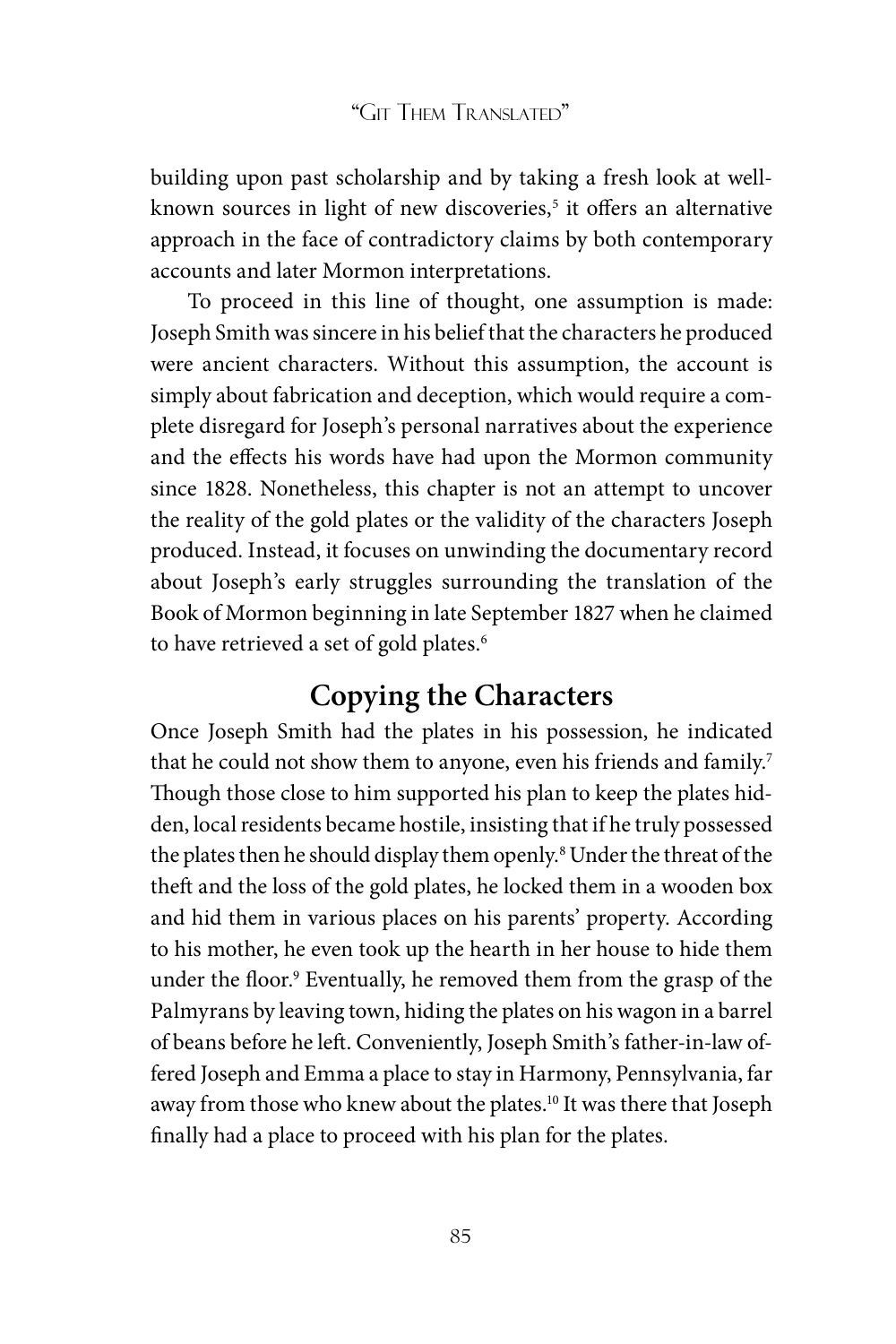When Joseph first arrived in Harmony, he evidently did not claim to know the language inscribed on the plates. Even when he retrospectively wrote about this period in his 1838 history, the angel from whom he obtained the plates had told him that they included the history of the ancient inhabitants of the Americas, but did not identify the language in which they were inscribed.<sup>11</sup> Joseph might logically have thought that they were inscribed in a Native American language, but being uneducated, he had no way of knowing for sure even after examining them.12 The Book of Mormon itself, which Joseph eventually published as the translation of the gold plates, includes descriptions of its original language. However, until he had translated those passages, Joseph had to rely upon the abilities of others to identify the language.13

Joseph Smith reported that once he arrived in Harmony, he copied onto paper "a considerable number" of the characters inscribed on the plates.<sup>14</sup> Never revealing to what extent he examined each plate, Joseph produced an unknown number of paper copies with an unknown number of characters on each page. The process for copying the characters is also unclear, though the surrounding documentation indicates that he made the initial copies himself because no one else could see the plates. After creating his copies, he worked with two or three scribes to make additional paper copies.<sup>15</sup> Emma Smith reportedly worked, as one of these scribes, with Joseph Smith's initial drafts to either duplicate or organize them on additional pieces of paper.16 During the same period, Reuben Hale, Emma's brother, may have also helped.17 Sources describing these events, however, do not have a clear timeline, nor do they make definitive statements about the details of Reuben or Emma's efforts to copy the characters. Apart from these earlier clues about Joseph making copies of the characters in December 1827 and possibly January of 1828, there is also record of Martin Harris assisting Joseph Smith in making additional copies in February 1828.<sup>18</sup> Knowing that Joseph used scribes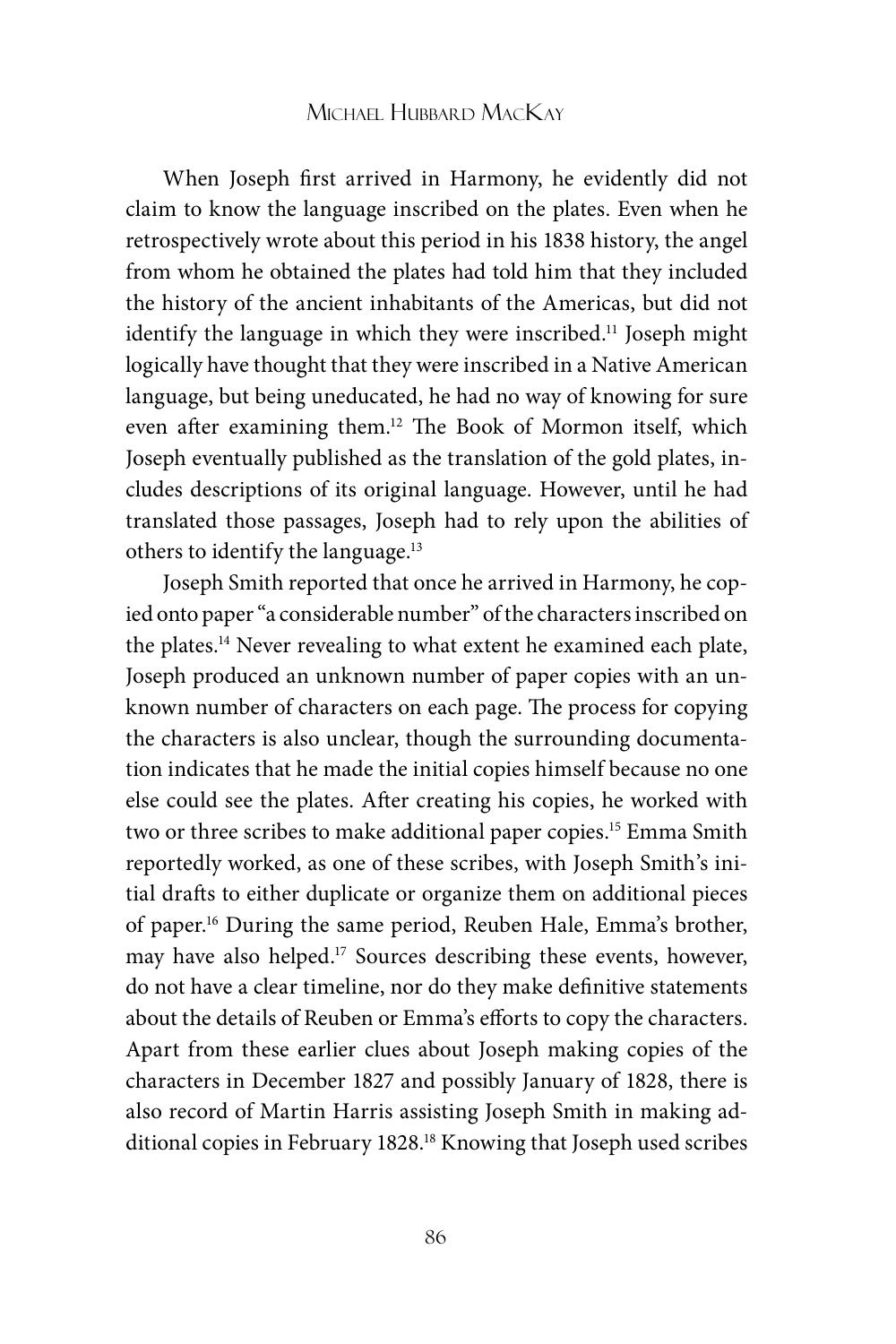to make additional copies suggests that he was producing more than just a small sample of characters.<sup>19</sup>

Why then was he making copies? This is a difficult question to answer because Joseph's original purpose is often lost in a sea of accounts given in hindsight. Only a few individuals were in Palmyra and aware of the situation when Joseph Smith first examined the gold plates. Lucy Mack Smith and Joseph Knight Sr. were the only two who left accounts about this period and could have been aware of Joseph's original intentions.<sup>20</sup> Though many of Joseph's previous associates and residents from Palmyra pried for information and later gave accounts about what Joseph intended to do with the gold plates, only the accounts from Joseph's mother and Joseph Knight Sr. reflect personal knowledge about Joseph's early plans for how he would translate the plates. These accounts are not ideal, considering that neither Joseph Smith's mother nor Joseph Knight were there when he made the copies in Harmony, but they were with him in Palmyra when he was making plans to create copies of the characters, and they claim that Joseph wanted to get these copies translated.<sup>21</sup>

Joseph Knight Sr. had a personal conversation with Joseph, just after Joseph had secured the plates in Lucy and Joseph Sr.'s house. Joseph Knight recalled Joseph Smith excitedly describing the plates to him, saying, "Now they are written in Caracters [*sic*] and I want them translated." According to Joseph Knight's memory, Joseph Smith recognized that he could not read the characters on the plates, and, in frustration, knowing that the angel had told him that he would translate the plates, he quickly expressed his desire to *get them translated*. When Knight wrote about this experience, Joseph Smith had published the Book of Mormon at least six years earlier, and he thoroughly believed that Joseph Smith was the person who had translated the plates. Though Knight wrote his history years later and there are potential problems with his ability to remember the details of the event, he was in a unique situation that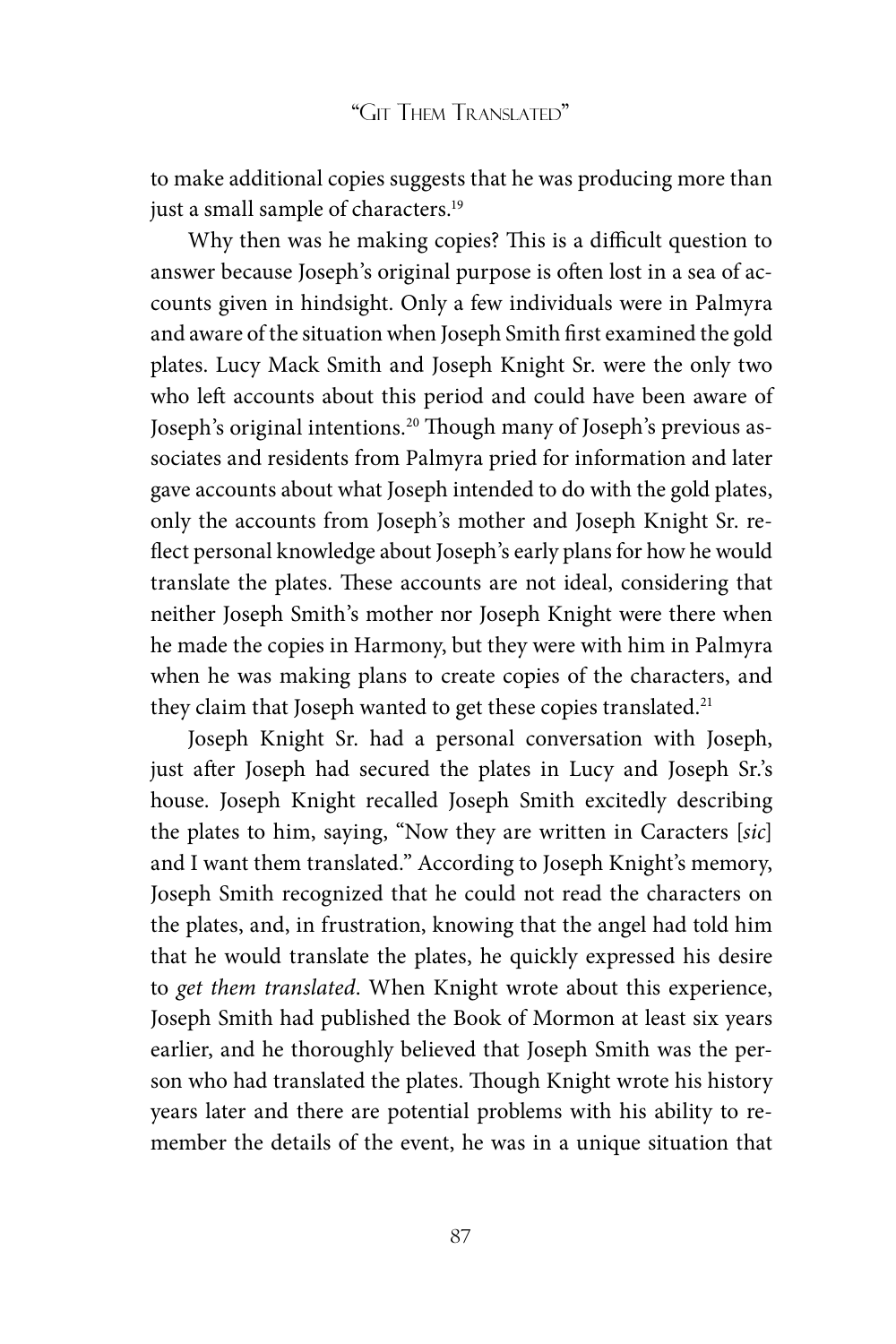may have enabled him to recall Joseph Smith's original plan. When Joseph Knight was writing he knew the outcome of the story, which included the fact that Joseph Smith eventually translated the plates himself. Because of that knowledge, Joseph Knight may have been differentiating between what Joseph Smith's original intentions were and what eventually happened. Knight explained that once Joseph Smith had moved to Harmony, he took an additional step to have the plates translated by copying "of[f] the Caricters exactley [*sic*] like the ancient" so that he could send them to scholars for translation.<sup>22</sup>

Knight's record also seems to coincide with Lucy Mack Smith's account, which focused on Joseph Smith's role in the translation and publication of the Book of Mormon. Lucy Smith asserted that as Joseph Smith took "some measures to accomplish the translation . . . he was instructed to take off a fac simile of the . . . characters" and by sending it to "learned men" he could acquire a "translation of the same."23 Though Lucy Smith focused on the secular translation of just a sample of the characters, both she and Joseph Knight Sr. remembered that Joseph Smith was trying to find someone who could translate the characters. This is striking because both of them knew that Joseph Smith would declare that he had translated the plates by the power of God, as stated in the preface of the Book of Mormon.

Making Lucy Mack Smith and Joseph Knight Sr.'s accounts even more probable is the fact that they appear to coincide with the earliest surviving account of the translation. This account is all the more powerful because it comes from a non-apologetic source: local Palmyra printer Jonathan Hadley of the *Palmyra Freeman*. Hadley apparently spoke with Joseph Smith in the summer of 1829, at which time Joseph briefly explained to Hadley what had occurred in the winter of 1828. In the account, Hadley derided Joseph's claims, declaring that Joseph had a friend take some of the characters he had copied from the plates "in search of someone, besides the interpreter [Joseph Smith], who was learned enough to *English* them."24 Like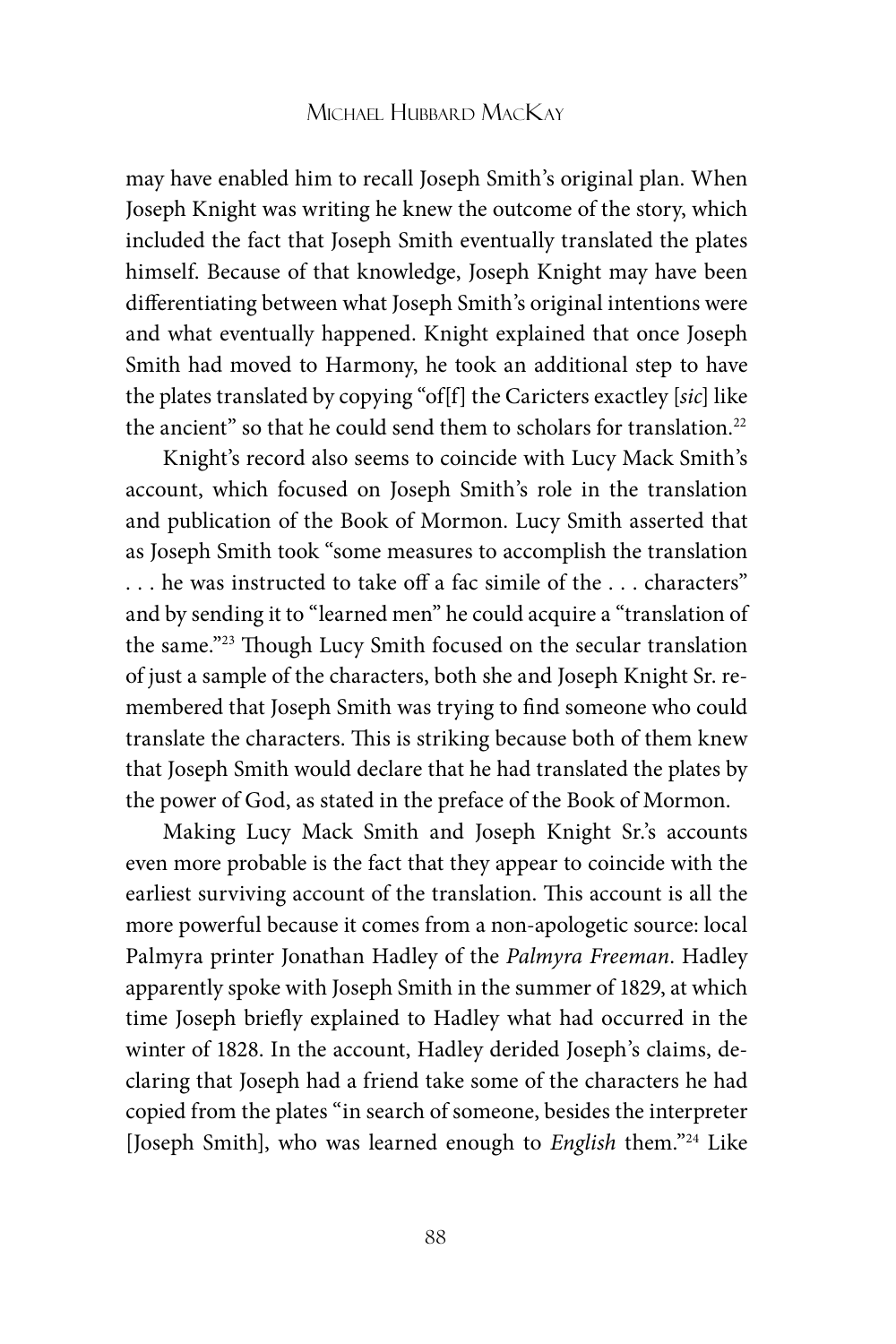Lucy Mack Smith's and Joseph Knight's accounts, Hadley knew that Joseph Smith eventually translated the plates, but he also knew about Joseph's initial attempt to find a translator other than himself.

During this period, Joseph Smith still refused to give anyone access to the plates for formal analysis of the characters. It also appears that he never copied the whole record to paper for a scholar to translate. According to Lucy Mack Smith, Joseph Smith told Martin Harris when he left Harmony, Pennsylvania, that he needed enough time to "transcribe" an "alphabet" of characters from the gold plates.25 Joseph Smith may have never created the document he envisioned and no extant document includes an identifiable alphabet of characters, but Lucy's account seems to represent Joseph's earlier idea of drawing characters from the gold plates. It also points toward Joseph's failed attempts to work toward translating the plates in a secular, instead of miraculous, manner. However, though Joseph could not translate ancient characters and could not ask someone to translate the plates for him, there was a logical possibility revealed in his mother's account that it could be possible for Joseph to begin translating the plates. This could be done by finding someone to translate each known character on the plates, assuming that this is what Lucy meant by creating an "alphabet."<sup>26</sup>

# **The Purpose of Harris's Trip to New York**

It is unclear what Joseph Smith had copied from the gold plates by the time Harris arrived in Harmony in February 1828, but it is known that he had created at least one document outside of Emma and Ruben Hale's copies, which copies were apparently created before Harris arrived.<sup>27</sup> Whatever Joseph Smith and his scribes had created, his history explained: "Martin Harris came to our place, got the characters which I had drawn off of the plates and started with them to the City of New York." As Joseph had already begun translating the plates by miraculous means, at least one part of the documents Harris took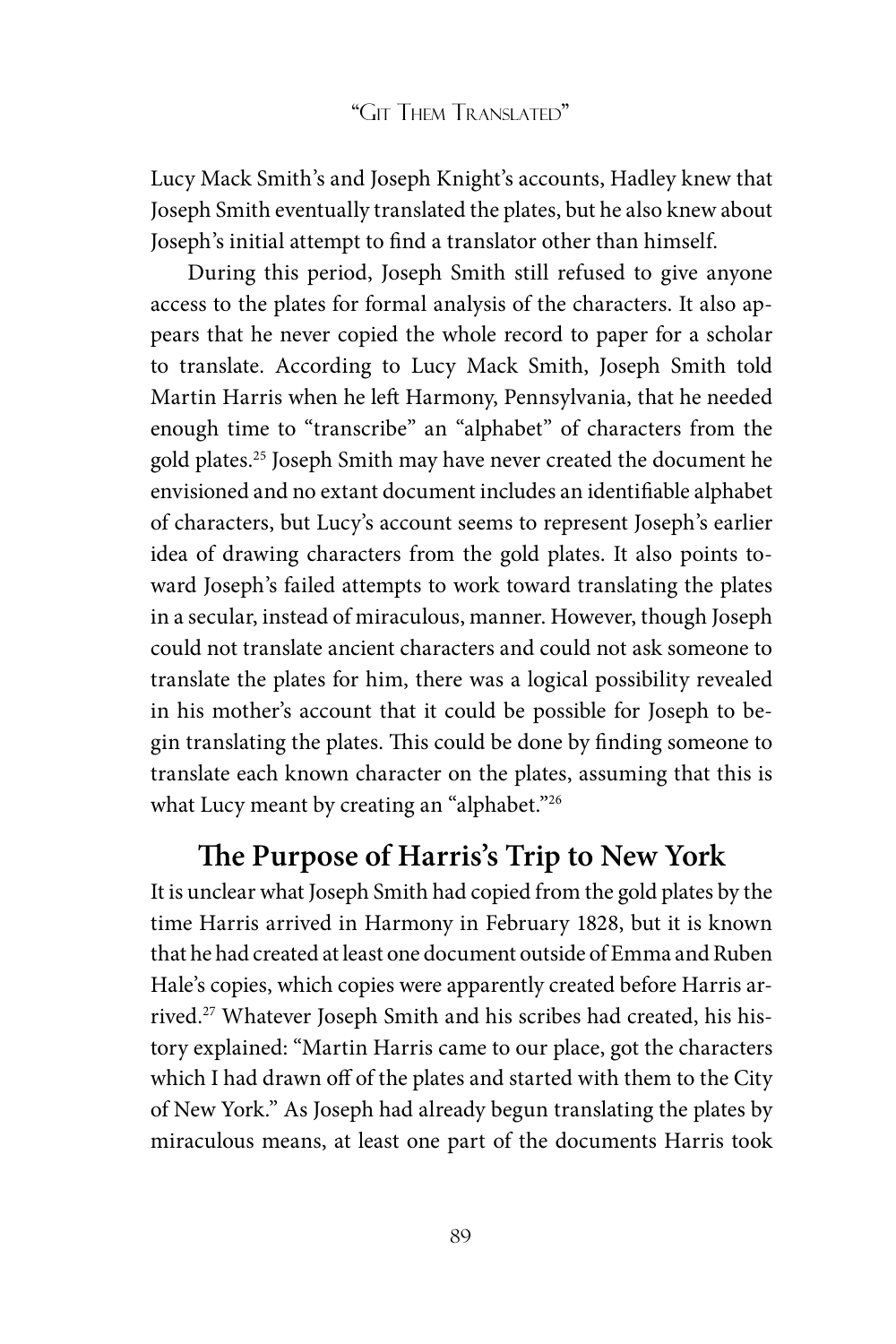with him included a translation of "some" of the characters.<sup>28</sup> Joseph Smith's history also explained that Harris took "a considerable number" of untranslated characters with him to New York City.

Just as it is unclear what precisely Harris took with him to New York, questions persist about what Joseph hoped the trip would accomplish since he had apparently begun translating the plates with his seer stones. Harris stated that he "immediately started off with some of the manuscripts that Joseph furnished him on a journey to New York and Washington to consult some learned men to ascertain the nature of the language in which this record was engraven."29 Although Joseph had already translated at least something from the plates with the seer stones, Harris still looked for scholars who could translate the characters. With copies (which included a list of the characters and a sample of the translation) of the characters in hand, Martin Harris traveled for weeks around New York State looking for scholars who could translate the characters and identify the language they represented.30

The confusion about why Harris took the characters to New York develops primarily because the accounts were recorded years after the event—once Harris and Joseph had relabeled the purpose of the trip. It is clear that most of the accounts were highly influenced by the outcome of the visit, not the original reason for sending Harris. Joseph Smith's history eventually told the story of Harris's travels and the people he met on the way as a fulfillment of a prophecy in the book of Isaiah.<sup>31</sup> Although this was accomplished in the trip, Richard Bennett and Richard Bushman have both opened the possibility that Harris's original purpose for going to New York City was far different from that of fulfilling a prophecy. Bushman explained that each time Harris visited a scholar, he asked him to translate the characters from the gold plates. Bushman also explained that Joseph likely wanted "a check on his work too."<sup>32</sup> It also seems probable, whether it was discussed with Joseph or not, that Harris was at least partially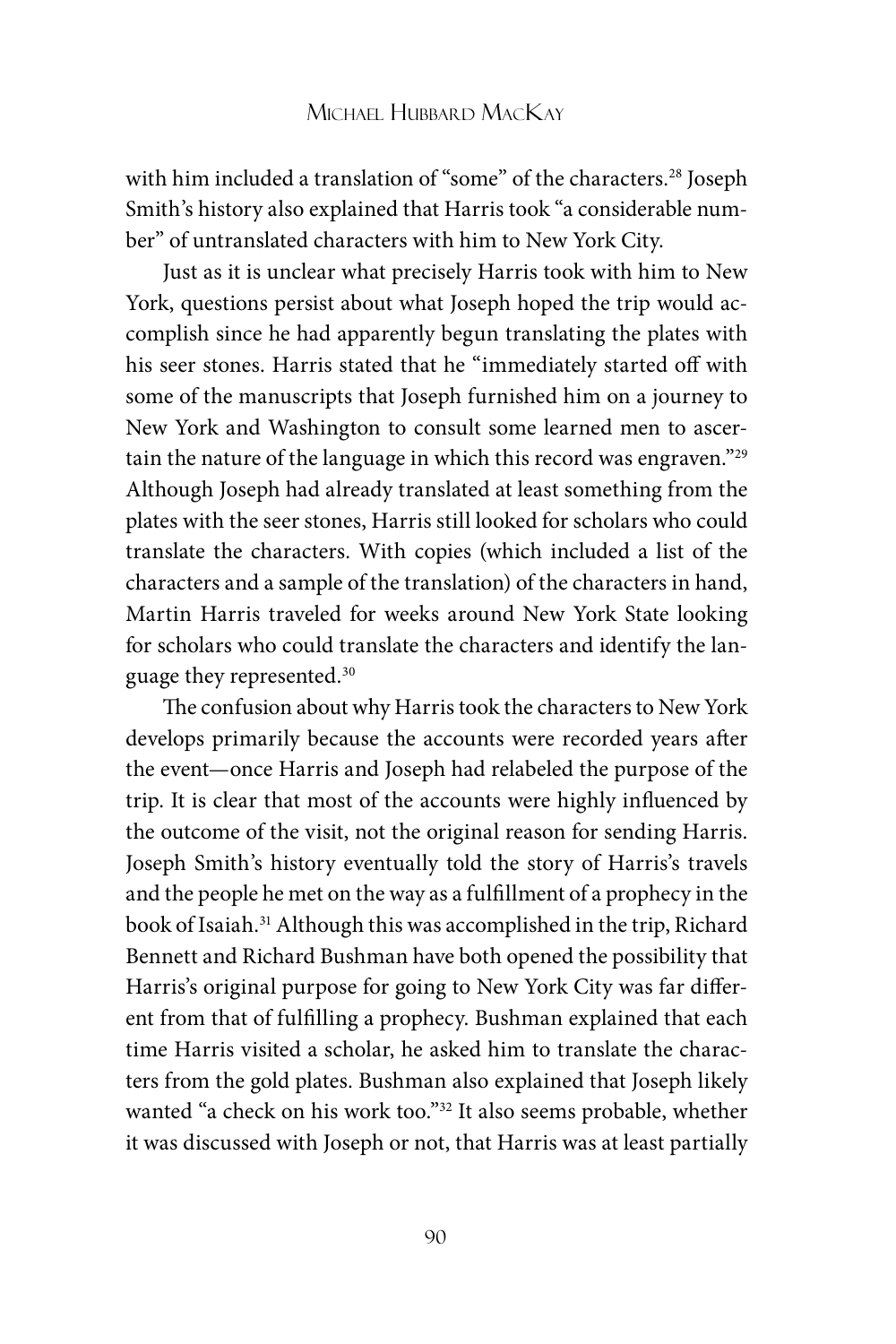seeking assurance from scholars that the characters were legitimate so that he could invest his time and assets in the publication of the Book of Mormon with confidence. Harris may have also been seeking after that same assurance of legitimacy so that he could offer it to his wife and family as he invested his time and land into the project. Verification of the characters could have also been offered to others who would read the book in the future.

At the core of these reasons to go to New York, Martin Harris searched for weeks to find a scholar who could *translate* the characters—a translation that would support the validity of the project and act as a catalyst for belief amongst others. A translation by scholars also had the potential to verify Joseph's translations, identify the roots of the language, function as a stepping stool for further translation, and even demonstrate that the language was not identifiable, like the text of the Book of Mormon would later state.<sup>33</sup> In any case, though the purpose and scope had expanded since 1827, the purpose of Harris's visit was to get the characters translated by scholars, just as Lucy Mack Smith and Joseph Knight Sr. had remembered.

# **Martin Harris's Trip to New York City**

In February 1828, Harris, with documents in hand, left Joseph Smith. Instead of traveling directly to New York City from Harmony, Harris began his search for scholars on his 150-mile journey back to his home in Palmyra before he left for New York City. It is highly unlikely that Harris did not have at least a partial agenda for whom he would visit on his way to New York or with whom he would meet once he arrived. Traveling north toward Palmyra, he first searched for scholars in Ithaca, located on the southern tip of Cayuga Lake. He then traveled to the northern tip of Seneca Lake, where he searched for scholars in Geneva.<sup>34</sup>

Martin Harris continued his journey twenty miles west to Canandaigua, where he may have also stopped, then turned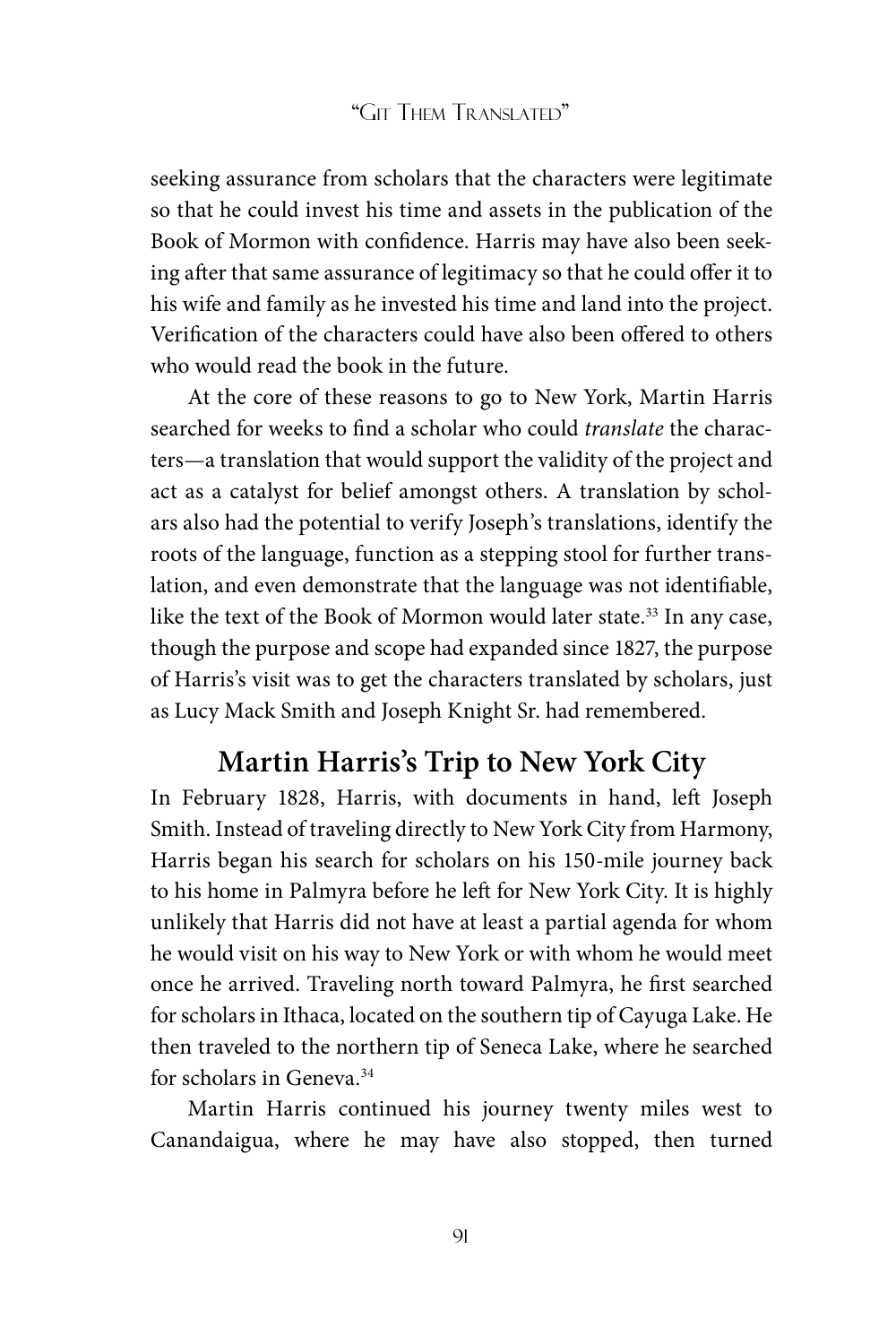northward toward Palmyra and the Erie Canal. Harris conceivably spoke with his family and others in Palmyra at this point in his journey. Pomeroy Tucker claimed decades later, as if he gathered his information when Harris arrived back in Palmyra, that Harris went looking for scholars who could offer "interpretation and bibliological scrutiny" of the characters drawn off the gold plates.<sup>35</sup>

From Palmyra, the Erie Canal likely provided easy travel eastward to Albany and the confluence with the Hudson River going south to New York City. W. W. Phelps wrote that Harris stopped in both Utica and Albany before he arrived in New York.<sup>36</sup> Harris may have shown the characters to individuals first in Utica. He may have also gathered information at the state clerk's office about obtaining a copyright for the book that Joseph envisioned making from the translation of the gold plates. A copyright for the Book of Mormon would be recorded in that office on June 11, 1829, just before the translation was finished.37 Ultimately, however, if Phelps was correct about Harris's visit to Utica, it is unknown what he did there, or if he visited anyone who may have been able to translate the characters.

Harris eventually arrived in Albany, where he met with a man named Luther Bradish.38 Bradish had lived in Palmyra before he became a successful politician. Harris might have visited with his family and friends to gather information about Bradish before leaving Palmyra, or Harris may have contacted him by letter before he arrived. Regardless of Harris's planning, Bradish spoke with Harris when he arrived in Albany.<sup>39</sup>

Harris probably visited Bradish to gather information from him and possibly get advice about whom to visit in New York. He knew that Bradish was well educated, but he also knew that he was not a scholar, specialist in Native American languages, or someone who would be able to assess the characters from the plates. However, Bradish had a keen enthusiasm for antiquities and was therefore potentially aware of contemporary archeological discoveries.<sup>40</sup> He had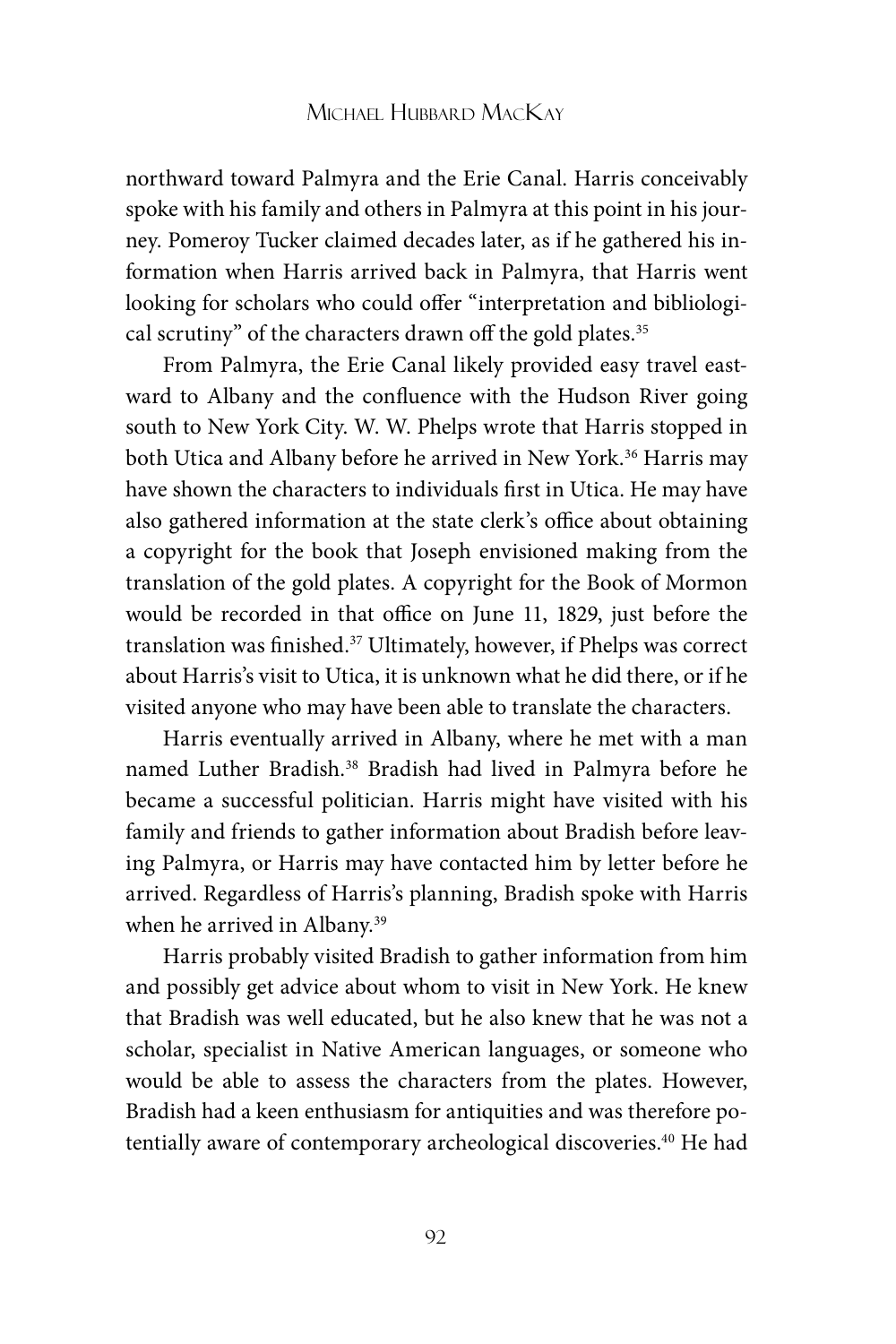enough experience with languages and classical studies that he may have been able to examine the characters and direct Harris to individuals who could offer a more detailed analysis.<sup>41</sup>

Bradish did not have the scholarly tools to evaluate the characters Harris showed him, but he did, according to Palmyra resident Fayette Lapham, compare the characters with those on "a Pass that had been given . . . when traveling through the Turkish dominions; and he thought the characters resembled those of that Pass."42 His passport-like certificate from the Ottoman Empire was written in Turkish and included a Turkish seal that he likely used to compare against the characters.<sup>43</sup> What Bradish derived from his comparison is unknown along with whether he directed him to see others in New York who were more capable of translating ancient languages.<sup>44</sup> Nonetheless, if Lapham is correct, the characters were compared to Turkish before Harris ever made it to New York City.

Though Harris made his way through several of the major cities in upstate New York looking for scholars who could translate the characters, he likely assumed he would find the most capable scholars in New York City. From Albany, Harris likely took the commonly traveled waterway down the Hudson River to New York City. Once in New York, Harris met with Charles Anthon and Samuel Mitchill. Harris's itinerary is unclear; some sources have him visiting Anthon first, while others have him visiting Mitchill first. According to Joseph Knight Sr., Harris visited Philadelphia, Pennsylvania, at some point.45 Knight's account intimates that Harris visited Philadelphia before New York City. Though, if this is true, it is likely that Harris stopped in New York City before traveling to Philadelphia–especially if Harris used the generally traveled route using the Hudson River.

There are no known details about Harris's trip to Philadelphia or what scholars he sought out. It is possible that he visited the American Philosophical Society, which had been a hotbed for scholarship about Native Americans and the study of their ancient past.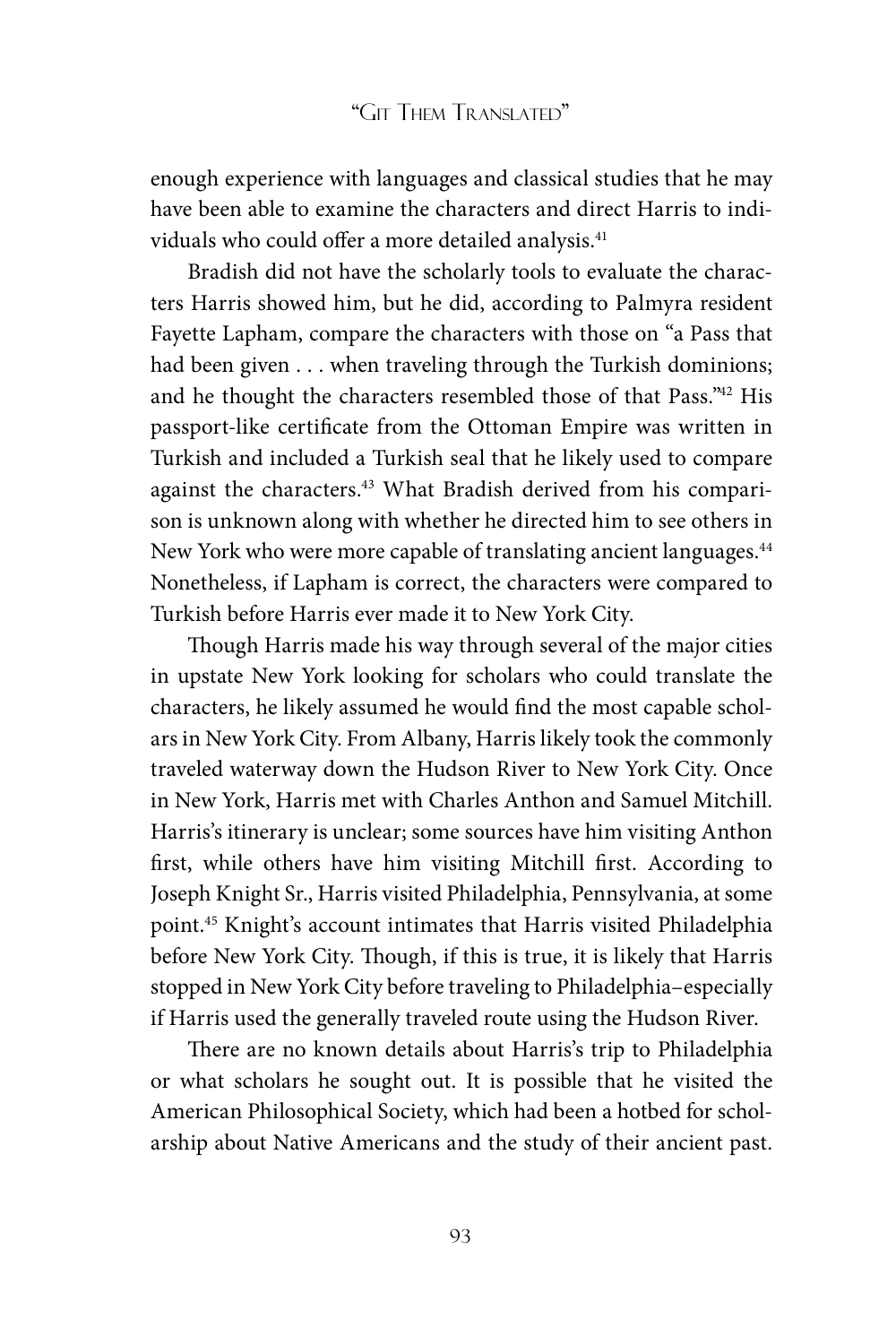Under the leadership of Thomas Jefferson in the late eighteenth century and Peter Stephen Du Ponceau by 1828, the Society particularly encouraged scholars to pursue research about Native Americans and their origins, culture, and history.<sup>46</sup> Du Ponceau was a leading ethnographer and linguist in the study of the American Indians. He built the society's reputation as a leading institution in Native American studies during his tenure as its president from 1827 until 1844. The society was well known, and their journal *Transactions*  distributed much of their work to the reading public. Of any institution within Harris's reach, the American Philosophical Society likely had the most potential and resources to decipher characters taken from an ancient American set of gold plates. Harris might have approached Du Ponceau, because he was researching grammatical systems of Indian languages and could have potentially given Harris insights to the origins of the characters.<sup>47</sup>

If Harris went to Philadelphia, He might also have visited Samuel Rafinesque and Caleb Atwater, who were both leading naturalists and Native American enthusiasts with the Society.48 Rafinesque had actively studied North American Indians and their languages since 1819. He had been working on deciphering Native American languages, had studied many of the pictographs found in the ancient world, and had begun to develop a translation of the Mayan glyphs.49 In 1828 he began publishing his research about ancient American languages and writing systems, which compared them to known languages such as Egyptian and Chinese.<sup>50</sup> He was well known through his publications as the editor of the *Atlantic Journal*  and would have been an ideal scholar for Harris to approach. Some of Caleb Atwater's academic work also may have captured the attention of Martin Harris because it too focused on Native American languages. In particular, Atwater attempted to uncover the origins of the North American Indians.<sup>51</sup> Numerous scholars, including Rafinesque and Atwater, had similarly tried to uncover the ancient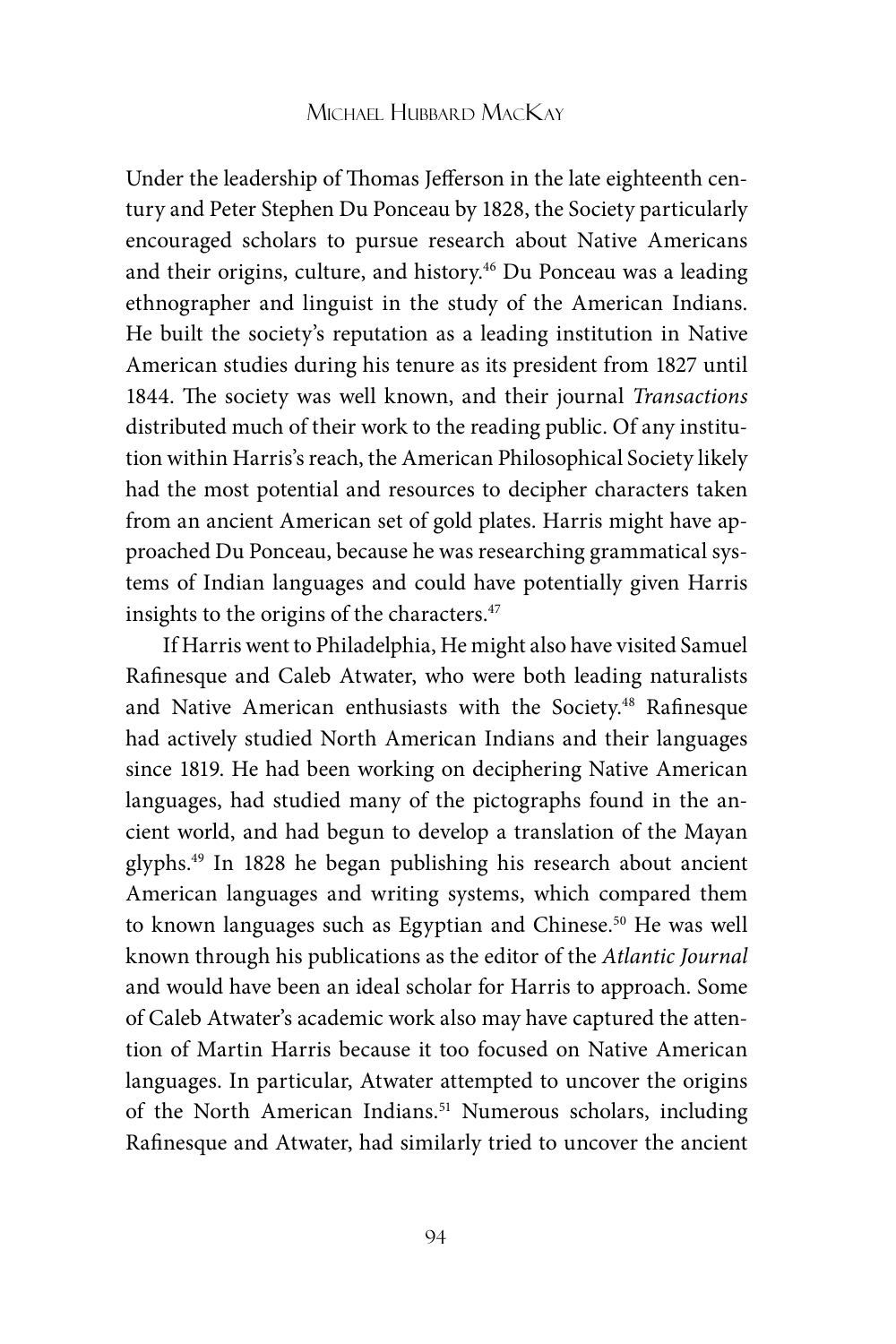origins of the Native Americans; some of the scholars even believed that they originated from the Lost Ten Tribes of Israel, similar to the seafaring Israelites described in the Book of Mormon.

If Harris did go to Philadelphia, he may have met with numerous individuals at the American Philosophical Society while there, and each of these individuals may have sent Harris to additional members of the Society. Eventually, Harris traveled to New York City to the house of Dr. Samuel L. Mitchill, a prominent member of the Society back in New York. Other scholars likely mentioned Dr. Samuel L. Mitchill to Harris numerous times as one of the preeminent scholars. Mitchill's name was likely mentioned due to his expertise in the study of Native Americans in the New York area, where Joseph claimed to have found the gold plates. Mitchill claimed that a race of Native Americans was wiped out by another race of Native Americans in upstate New York—a concept that is found in the Book of Mormon. He was also an avid linguist and the teacher of Samuel Rafinesque. Though scholars may have told Harris about Samuel Mitchill as early as his visit to Ithaca, it appears that Harris may have gone to visit Mitchill after his travels to Philadelphia because Harris was unsure who to visit, and because the Philosophical Society would have given him some direction and would likely have led Harris to Mitchill.<sup>52</sup> Yet the chronology is only hinted at by the one source that claims Harris went to Philadelphia, in which the informant, Joseph Knight Sr., lists Philadelphia before New York.<sup>53</sup>

In an 1831 interview for a newspaper, Harris claimed that he had been told that he "had better go to the celebrated Dr. Mitchill and show [the characters] to him. He is very learned in these ancient languages and I have no doubt he will be able to give you some satisfaction."54 When Jonathan Hadley wrote about Harris's trip in the summer of 1829, he explained that among the numerous scholars that Harris approached, Samuel Mitchill was the central figure whom he visited.<sup>55</sup> Mitchill had conducted over thirty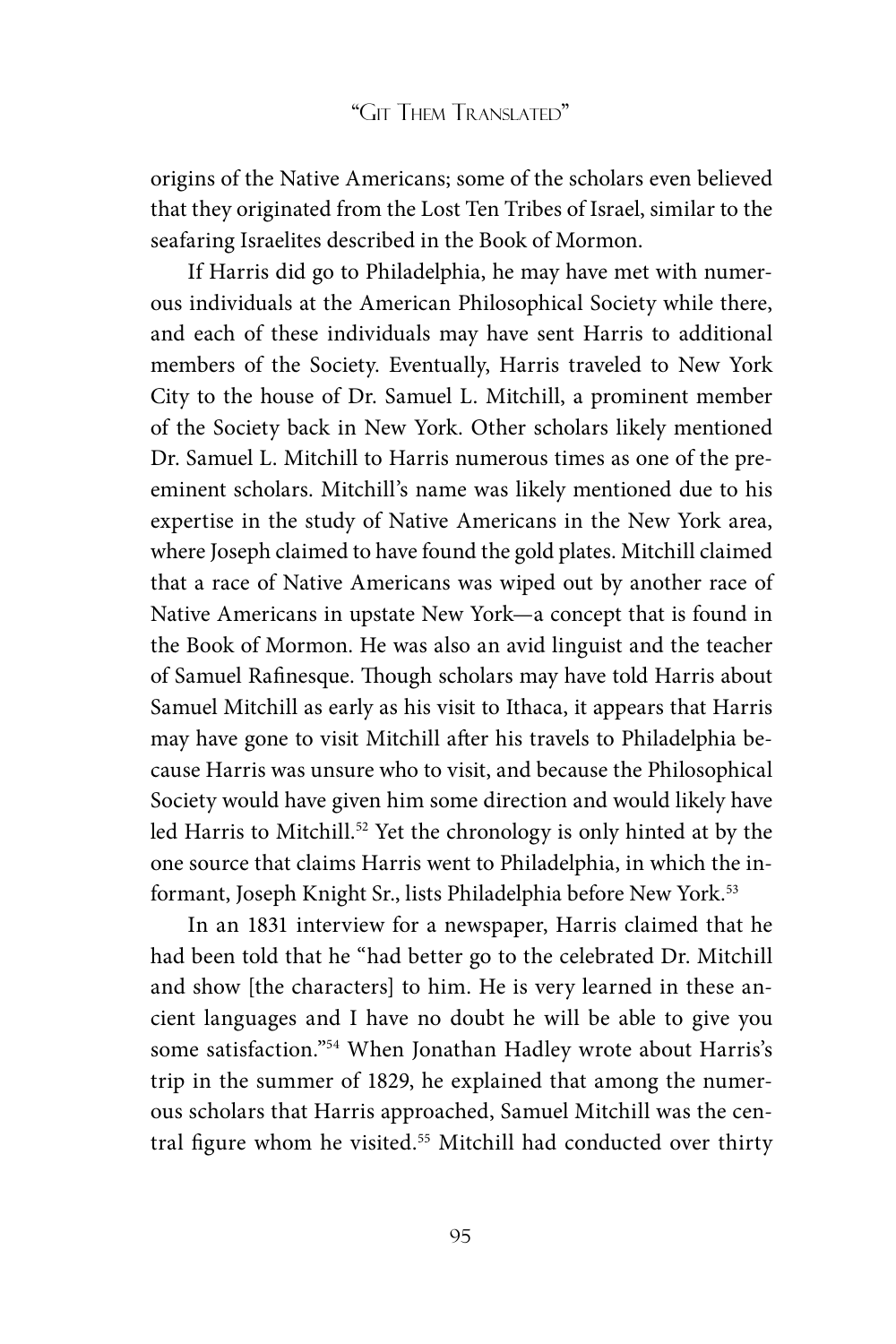years of research and experienced a lifetime of political and academic work in New York by the time Harris approached him in early 1828.56 In particular, Mitchill had participated in the 1788 treaty with Native Americans in New York in which they ceded the Western District of New York, and as a US senator, he was chair of the Indian Affairs Committee. Mitchill was also a well-known expert on the translation of ancient and modern languages.<sup>57</sup> He had gained an abiding interest in all Native American languages, even learning the Mohawk language early in his career. His studies also built upon Alexander Humboldt's theory of the origin of the Native Americans, but further claimed that two other races, in addition to the Asians, had populated ancient America. He believed Polynesians and Scandinavians settled the Americas, but that the Asian populations subjugated and eventually destroyed the other two races in a final battle in upstate western New York.<sup>58</sup>

Although Mitchill's prestige eventually led Harris to him, Mitchill's university positions also played a role in how Harris's trip unfolded. In 1828, Mitchill was serving as the vice president of Rutgers Medical College in New York City. The short-lived college had been formed through the partnership of New York's Queen's College and New Brunswick's Rutgers College to take advantage of New York City's larger population. Mitchill's position there also allowed him to stay in New York City and benefit from the institutes that had been built in the thriving metropolis.<sup>59</sup> This placed Mitchill in New York when Harris arrived there.

Mitchill had already deciphered manuscripts for other laypersons. Despite his prestigious position, Mitchill was amiable enough to allow for such visits. For example, Abraham Edwards of Detroit approached him in 1823 with a manuscript that included foreign characters written on its pages.<sup>60</sup> It was apparently discovered by Edwards "under one of his buildings" and was "a manuscript volume, of between three and four hundred pages."61 When the manuscript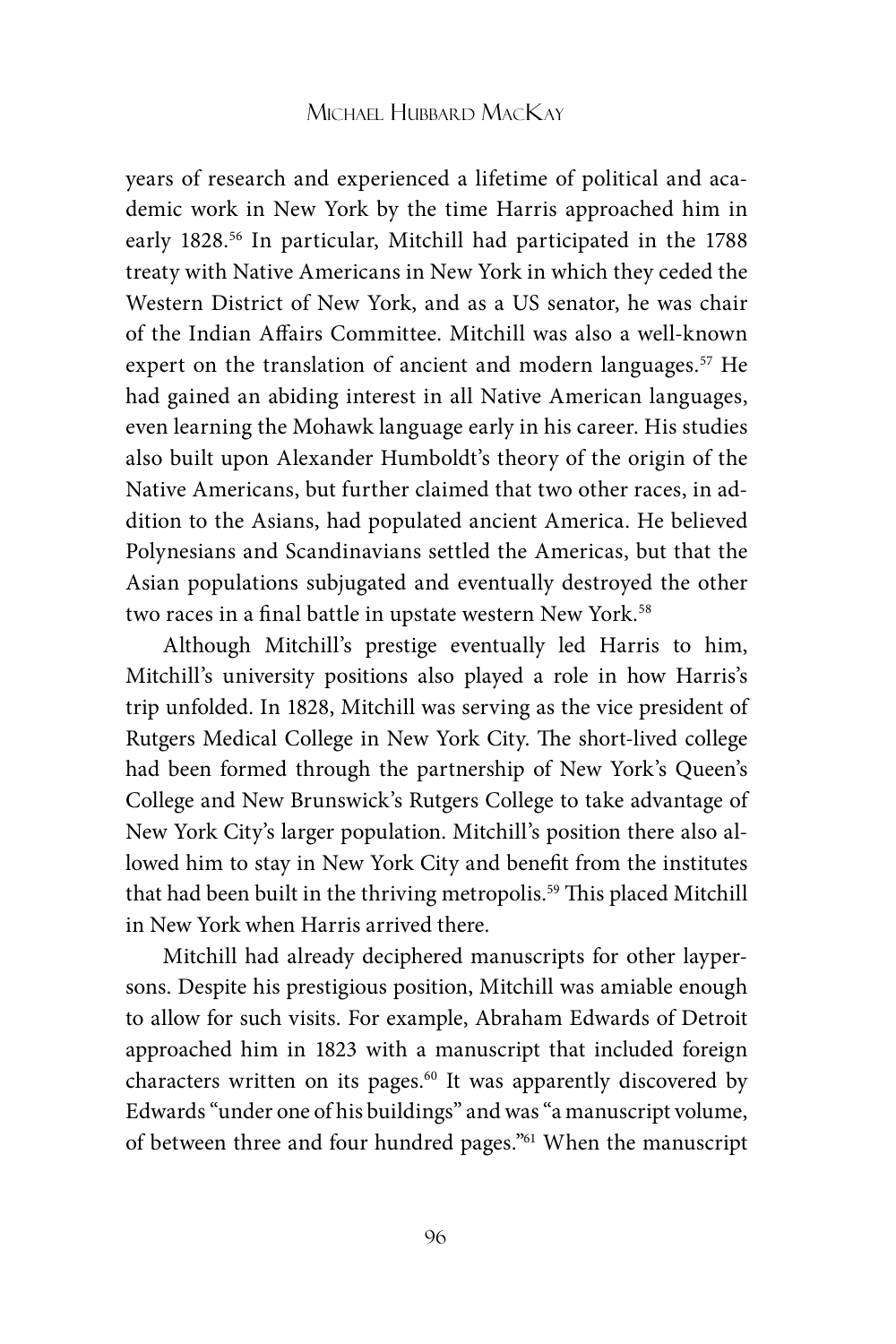Edwards found was placed in front of Mitchill, he quickly got to work on identifying the characters and deciphering the language.

Once Edwards sent Mitchill a sample of the Detroit manuscript, Mitchill apparently gathered a few of his colleagues and they began by comparing it with other known language samples in his possession. After realizing that there were few writing samples that matched the Detroit manuscript, Mitchill turned to Noel Antoine Pluche's books for examples of French paleography. This resource, combined with his knowledge of shorthand and paleographical forms of writing, helped him determine that several different people had produced the manuscript. To gather resources, he also turned to local institutes in New York City such as the American Bible Society Library (ABS), which had been established in 1817. The ABS was interested in languages, and their resources included some information about Native Americans from at least their first project, which had been to translate the Delaware Indian/English Parallel text of the Bible. Just before Mitchill visited them, the ABS had moved to their first permanent home in lower Manhattan, where they housed numerous documents "with types [of] various languages in the collection."62 Mitchill wrote, "When we were almost on the point of despair, a large bible, printed about 300 years ago, was produced, and we were enabled to form some idea of the abbreviations and contractions in the text, which threw light upon the MS. Of Detroit."63 Mitchill saw his role in deciphering the Detroit manuscript as successful, even though he stumbled through the process, and apparently performed comparisons and eventually found that the manuscript was paleographic.

Just as Mitchill acquiesced to Edwards's request to translate the Detroit manuscript, Mitchill apparently was willing to examine the gold plate characters. A newspaper reported that Mitchill "looked at his engravings—made a learned dissertation on them—compared them with the hieroglyphics discovered by Champollion in Europe,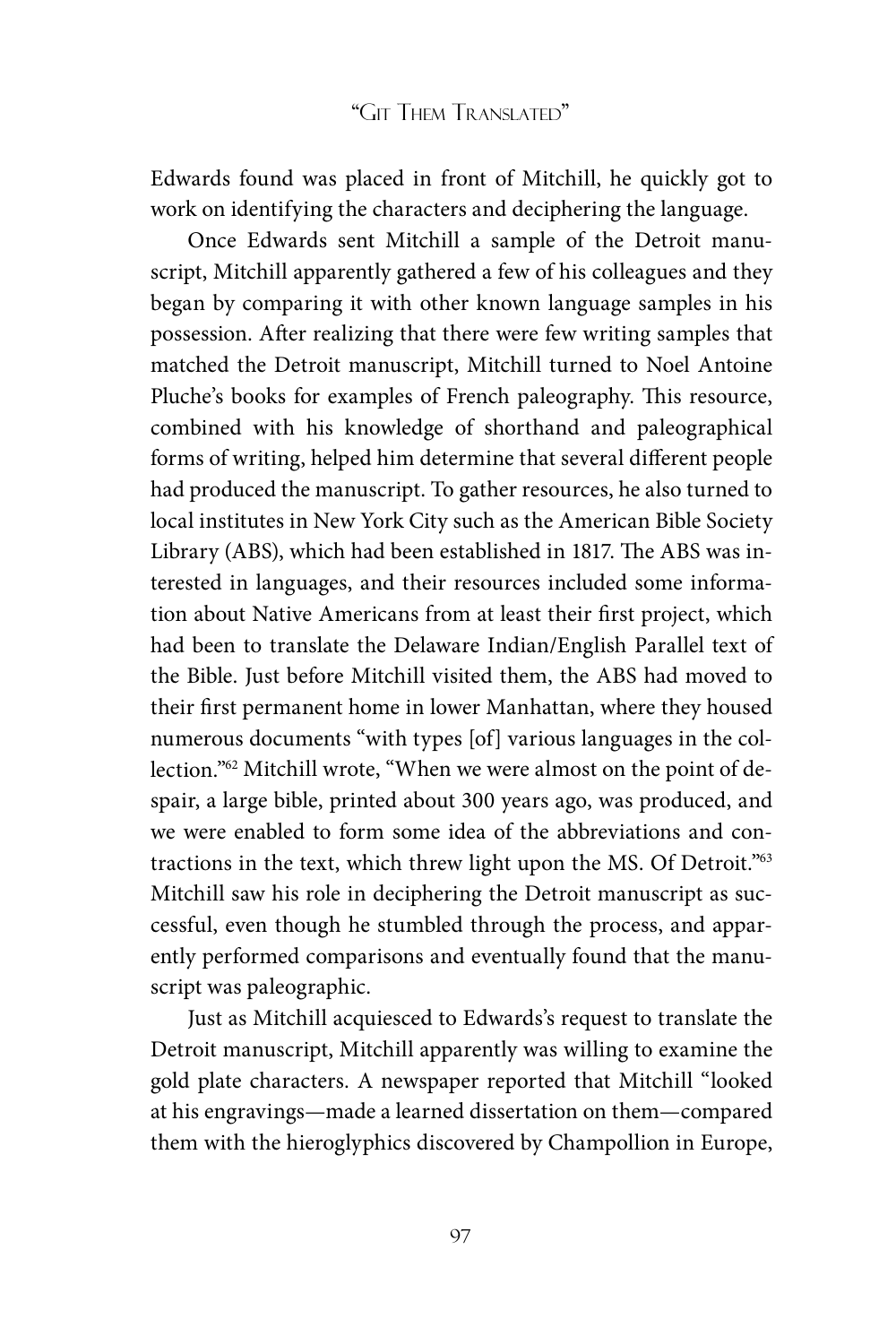and set them down as a language of a people formerly in existence in the East, but now no more."64 Though Mitchill may have invested less time into the sample of characters that Harris provided, he did compare the characters with other languages as he had done with the Detroit Manuscript. Unfortunately, accounts about Mitchill's analysis say very little about what he did or what he thought, and they are all tainted with the fact that Joseph later claimed the characters were "reformed Egyptian." Jonathan Hadley wrote in August 1829 that Joseph Smith told him that Mitchill "happened not to be possessed of sufficient knowledge to give satisfaction!"65 Regardless of the efforts Mitchill might have made, and despite his years of experience and training, he was unable to determine with certainty the linguistic origin of the characters. Charles Anthon, another scholar Harris visited, took Mitchill's assessment to indicate that the characters were indecipherable.<sup>66</sup>

Mitchill reportedly "confessed he had been unable to understand" them and sent Harris with a note "requesting [Charles Anthon] to decipher, if possible, [the characters]." Though it is unclear whether Harris went to Mitchill first, Harris made his way to Mitchill's former institution, Columbia College, to show the characters to Charles Anthon. Regardless, Anthon declared that Mitchill had already evaluated the characters when he began examining them.67 It is difficult to understand why Harris ever went to visit Anthon at all, unless Harris was trying to be comprehensive in his visits to scholars or language experts.

It is strange that Harris would approach Anthon for his linguist abilities in 1828, and particularly perplexing if he was trying to find an expert in Native American languages or Egyptian. Although he was an expert in Greek and Latin at Columbia College in 1820, Anthon was originally educated as a lawyer. He won acclaim for his publication of an updated edition of *Lempriere's Classical Dictionary*  in 1825, but was still just an "adjunct professor" in 1828. While he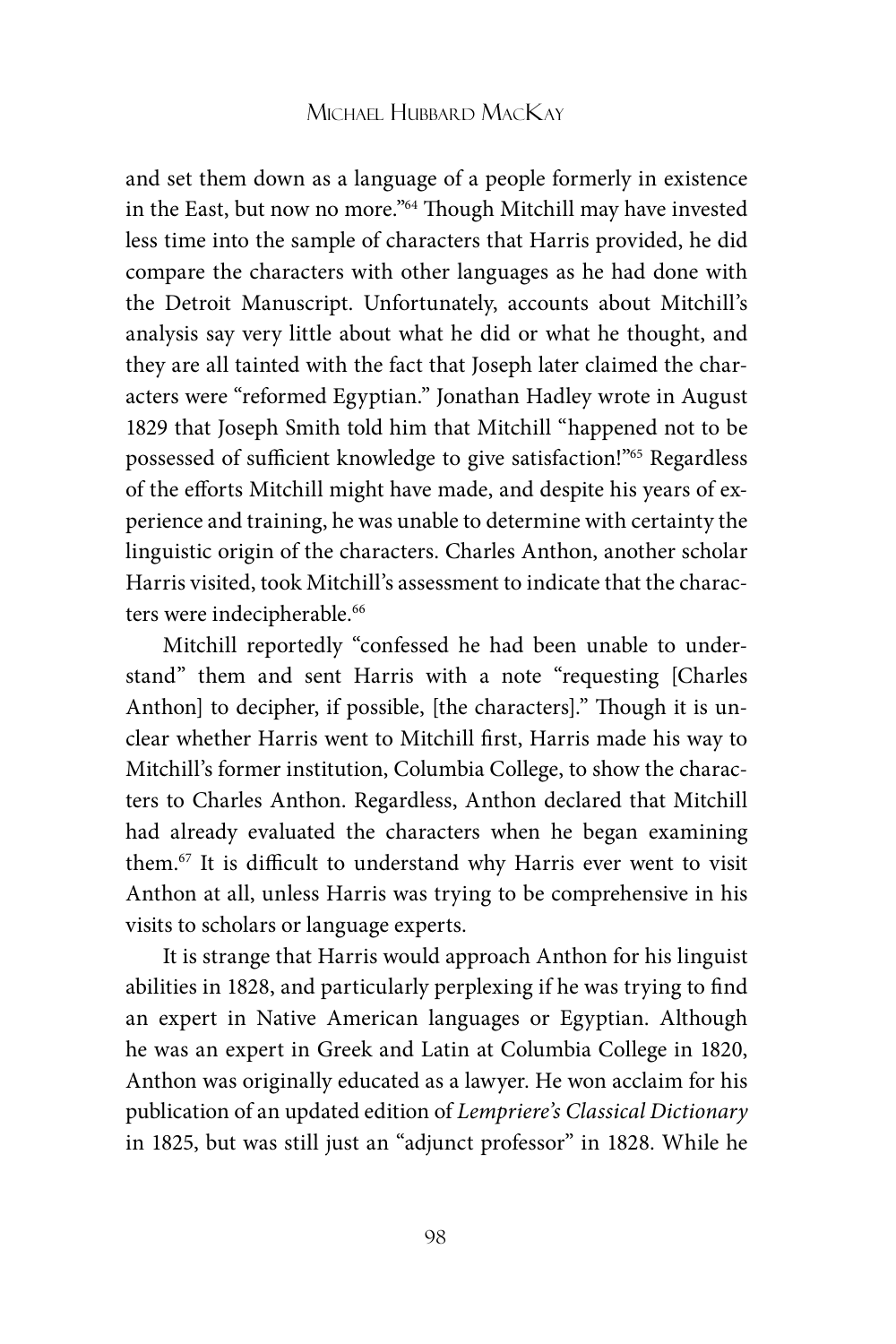would eventually became a professor in the Department of Latin Languages at Columbia, until 1832 he was still only the rector of the children's grammar school at Columbia.68 Unlike Samuel Mitchill, Charles Anthon had done no significant academic work on ancient America or Native American languages, let alone Egyptian.

The fact that Anthon claimed that Harris was sent to him by Mitchill poses a serious problem. Why would anyone refer Harris to Anthon for the translation of the Book of Mormon characters knowing his particular background and education? Mitchill, or someone else, may have believed that a Greek and Latin specialist should examine the characters to see if they reflected any roots from those language groups. It is also possible that Anthon had already found some acclaim in his abilities as a linguist in general. All of these and more are possibilities, but there was also an additional reason to approach Anthon that is relative to an interest he had in Native American stories.

Anthon had recently become very interested in Native American stories because of a possible financial enterprise he and an English colleague had undertaken. Washington Irving had recently authored a memoir, "Philip of Pokanoket," about a Wampanoag chief who had generously aided the early English colonists. The story became popular and warmed many to the idea of Native American stories. To capitalize on this new interest, in the summer of 1828 Anthon began corresponding with Edmund Henry Barker of Thetford, England, about collecting and printing "specimens of Indian eloquence."69Barker wrote to Anthon: "When you have collected a good stock of materials, arrange them, put a preface to them, print the book contract with an American publisher, take one half of the profits & give the other to me—send over the sheets as they come from the press—I will reprint the book here, make some additions, & give to you half the profits. It is a noble subject." By September of that year, Barker was encouraged by Anthon's progress collecting Native American stories, but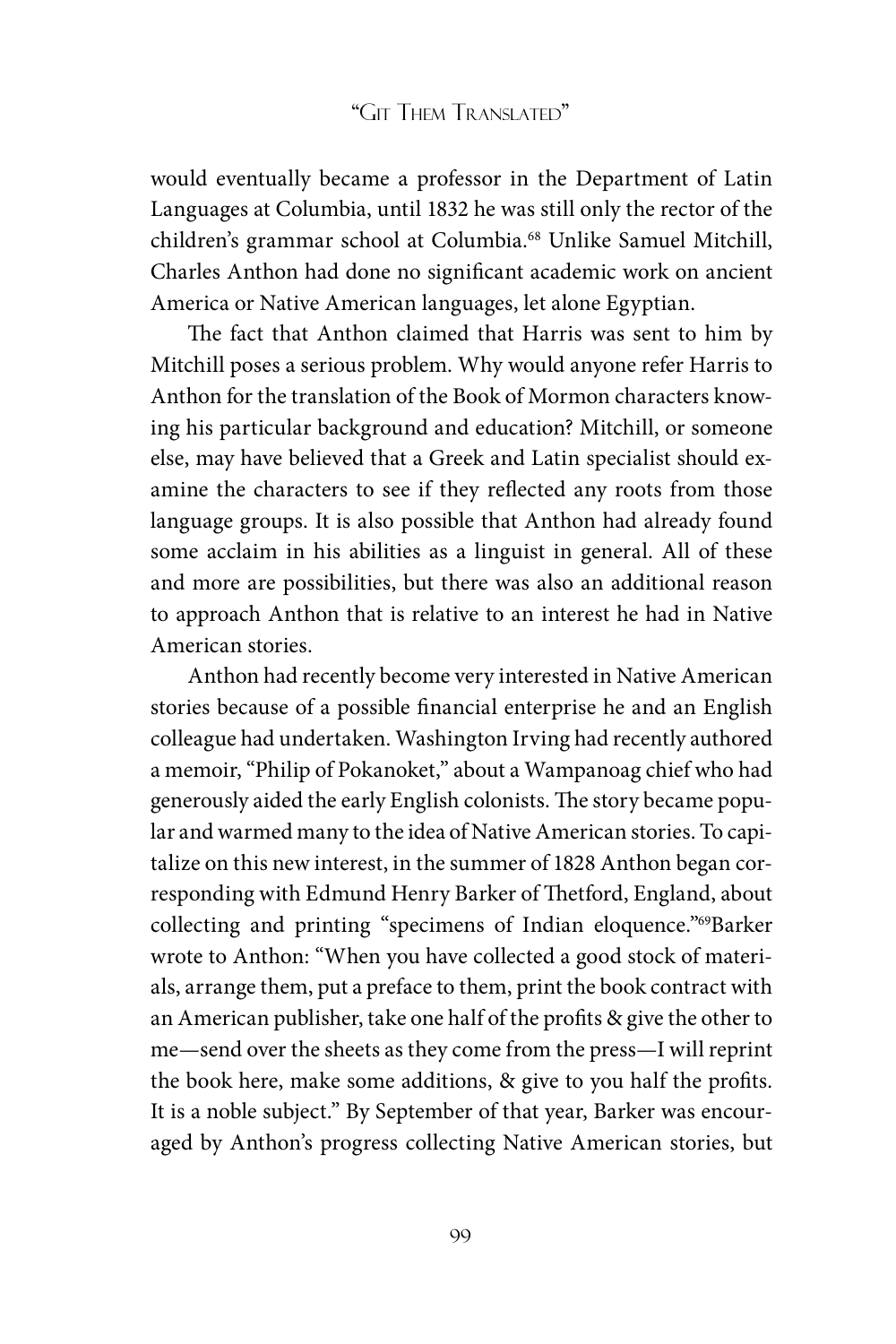prompted him to gather the samples more quickly regardless of their "genuiness & authenticity". Anthon continued looking for Indian stories and speeches. In the middle of December, Barker wrote to Anthon: "I hope that the collection of Indian Speeches is advancing to maturity."70 Anthon's search may have included consulting the prestigious Samuel L. Mitchill, who knew more than anyone else about Native Americans who had resided in New York.

In the midst of Anthon's ongoing efforts to collect tales and speeches, Harris arrived at the Columbia College with his account of the gold plates containing stories of American Indians and copies of some characters inscribed on the plates. Anthon may have been eager to examine the characters for Harris with hopes of presenting Barker with new material about Native Americans. Like Washington Irving's essay, Harris's tale would have been exciting to Americans and Europeans because it was a story about ancient Americans who believed in Christ and who had created a sacred record on gold plates that had only recently been uncovered. Harris's visit fit right within Barker and Anthon's plan to collect essays about Native Americans.

This connection, however, may have only been one of the reasons for sending Harris to Charles Anthon. In fact, no one mentions Anthon's work with Barker in their reminiscences of the event, but we also do not have accounts that are directly from Mitchill describing why he may have sent Harris to Anthon. Anthon himself never told of his interest in collecting Native American stories in connection with his visit with Harris. He derided Harris's document as a compilation derived from an alteration of "Greek and Hebrew letters, crosses and flourishes, [and] Roman letters inverted or placed sideways." He claimed it was "decked with various strange marks, and evidently copied after the Mexican Calendar given by Humboldt, but copied in such a way as not to betray the source."71 Once Joseph Smith published the Book of Mormon and Charles Anthon's name became attached to Joseph's story of the retrieval and translation of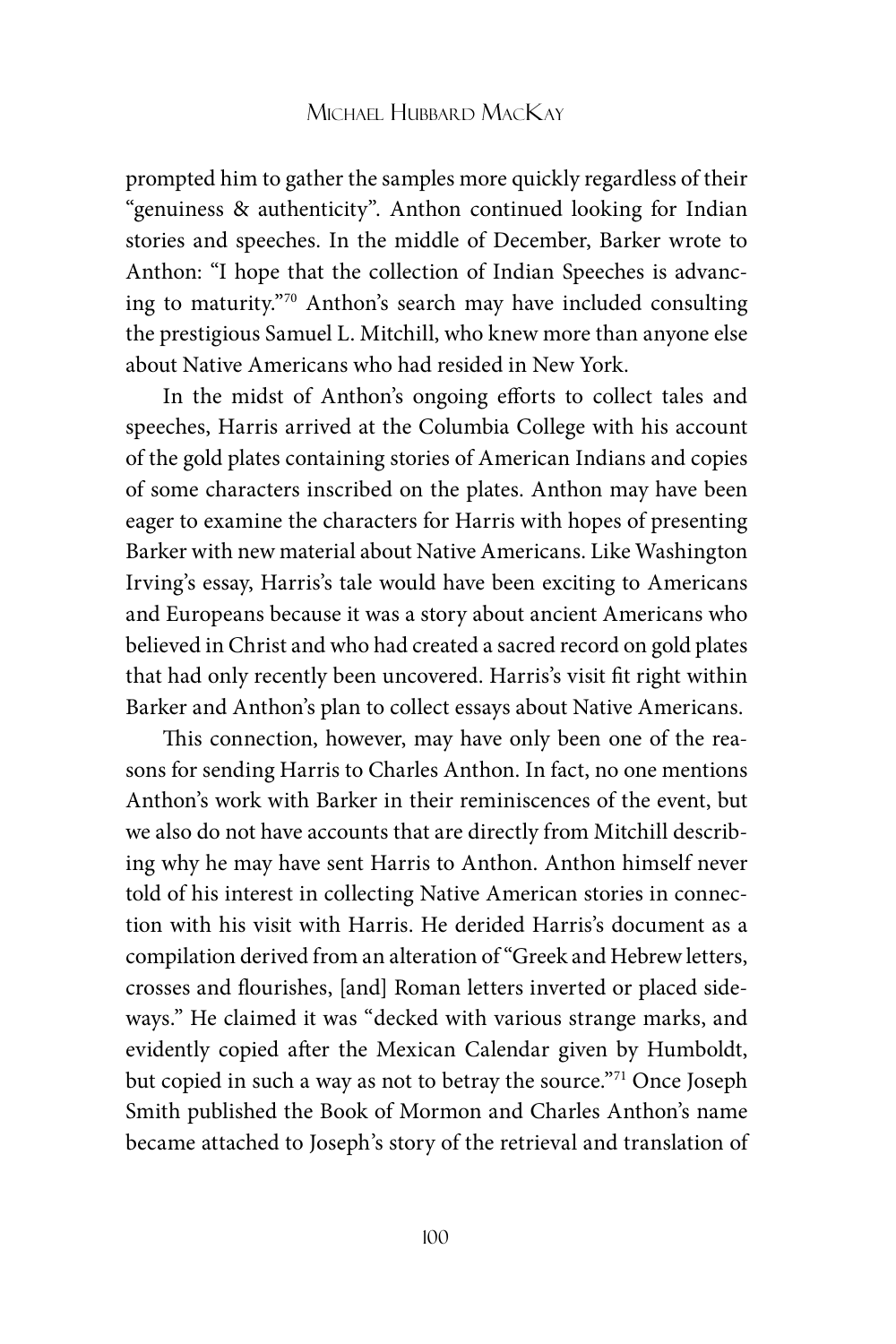the plates, a defensive Anthon felt that he needed to protect his reputation. He wrote a letter to E. D. Howe in 1834 as Howe prepared his book *Mormonism Unvailed* as an exposé to criticize the origins of the church. He again downplayed his involvement by writing to two pastors, one in 1841 and one in 1844, to explain what happened when Harris had visited him<sup>72</sup>

Martin Harris, on the other hand, told a completely different story that was later recorded in Joseph Smith's history. Harris explained that after Anthon examined the characters, he told him "that they were Egyptian, Chaldeak, Assyriac, and Arabac, and he said that they were true characters." Harris recalled, "He gave me a certificate certifying to the people of Palmyra that they were true characters." Anthon's certificate had the potential to legitimize Joseph Smith's translation of the plates and could have been printed along with the Book of Mormon, but Anthon quickly withdrew the certificate. Harris explained that as he was leaving Anthon's office, Anthon "called me back and asked me how the young man found out that there were gold plates in the place where he found them. I answered that an Angel of God had revealed it unto him. He then said to me, let me see that certificate, I accordingly took it out of my pocket and gave it [to] him." Anthon took the certificate and "tore it to pieces, saying that there was no such thing now as ministering of angels, and that if I would bring the plates to him, he would translate them. I informed him that part of the plates were sealed, and that I was forbidden to bring them, he replied 'I cannot read a sealed book."'73

Harris and Anthon both wanted to maintain Anthon's prestige as a linguist. There is no doubt that Anthon later became the scholar primarily associated with examining the characters from the plates, with almost no recognition of the other scholars Harris visited. In the minds of the early Mormons, Anthon's final words to Harris as he sent him on his way, demanding to have the book brought to him, later made Anthon ironically become the most relevant person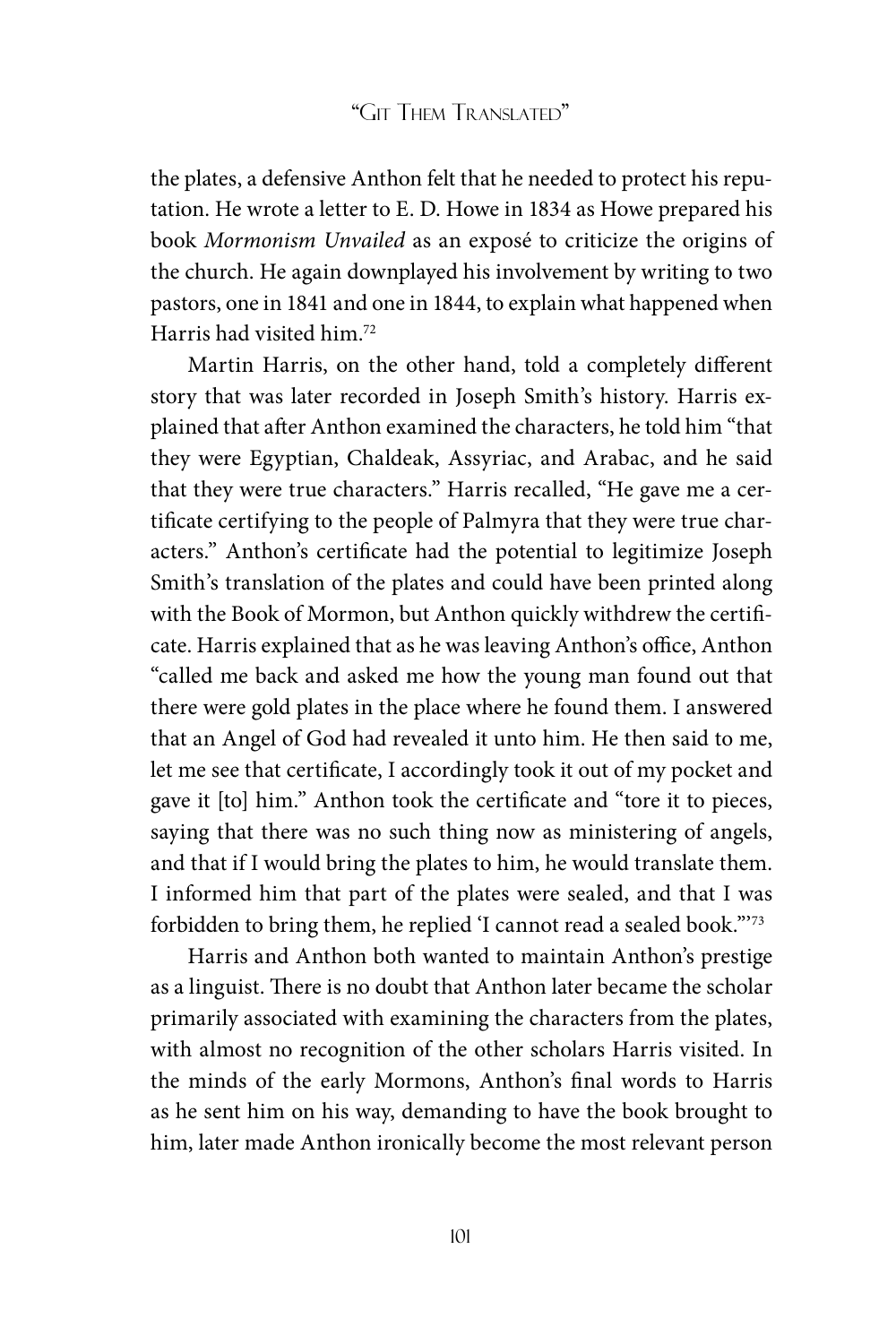whom Harris had visited. Though the earliest public report of the event mentioned Harris visiting only Mitchill,<sup>74</sup> the text of the Book of Mormon included a passage from the book of Isaiah that interpreted Harris's interaction with Anthon as the fulfillment of an Old Testament prophecy. It stated,

It shall come to pass that the Lord God shall say unto him to whom he shall deliver the book: Take these words which are not sealed and deliver them to another, that he may show them unto the learned, saying: Read this, I pray thee. And the learned shall say: Bring hither the book, and I will read them ...

And the man shall say: I cannot bring the book, for it is sealed. Then shall the learned say: I cannot read it.<sup>75</sup>

There are no demonstrative links that show early Mormons making connections with this passage just after the Book of Mormon was published in 1830, but Joseph Smith's 1832 history seems to describe Harris's visit to the east in similar terms. It states that Harris "took his Journy to the Eastern Cittys and to the Learned [near exact phrase] saying read this I pray thee [near exact phrase] and the learned said I cannot but if he would bring the plates they would read it but the Lord had forbid it and he returned to me and gave them to me to translate and I said I cannot for I am not learned but the Lord had prepared spectacles for to read the Book."76 Even more precisely, Joseph's 1838 history explained that Anthon had actually spoken the words of the prophecy verbatim by saying, "I cannot read a sealed book."77 Thus Harris's trip to Philadelphia and his interaction with Samuel Mitchill faded over time as they became more and more irrelevant in comparison to his visit with Anthon. Like Mitchill's forgotten role in Harris's trip to New York City, once Harris returned and Joseph began translating the gold plates, the purpose for Harris's trip also began to fade in the minds of those who were involved.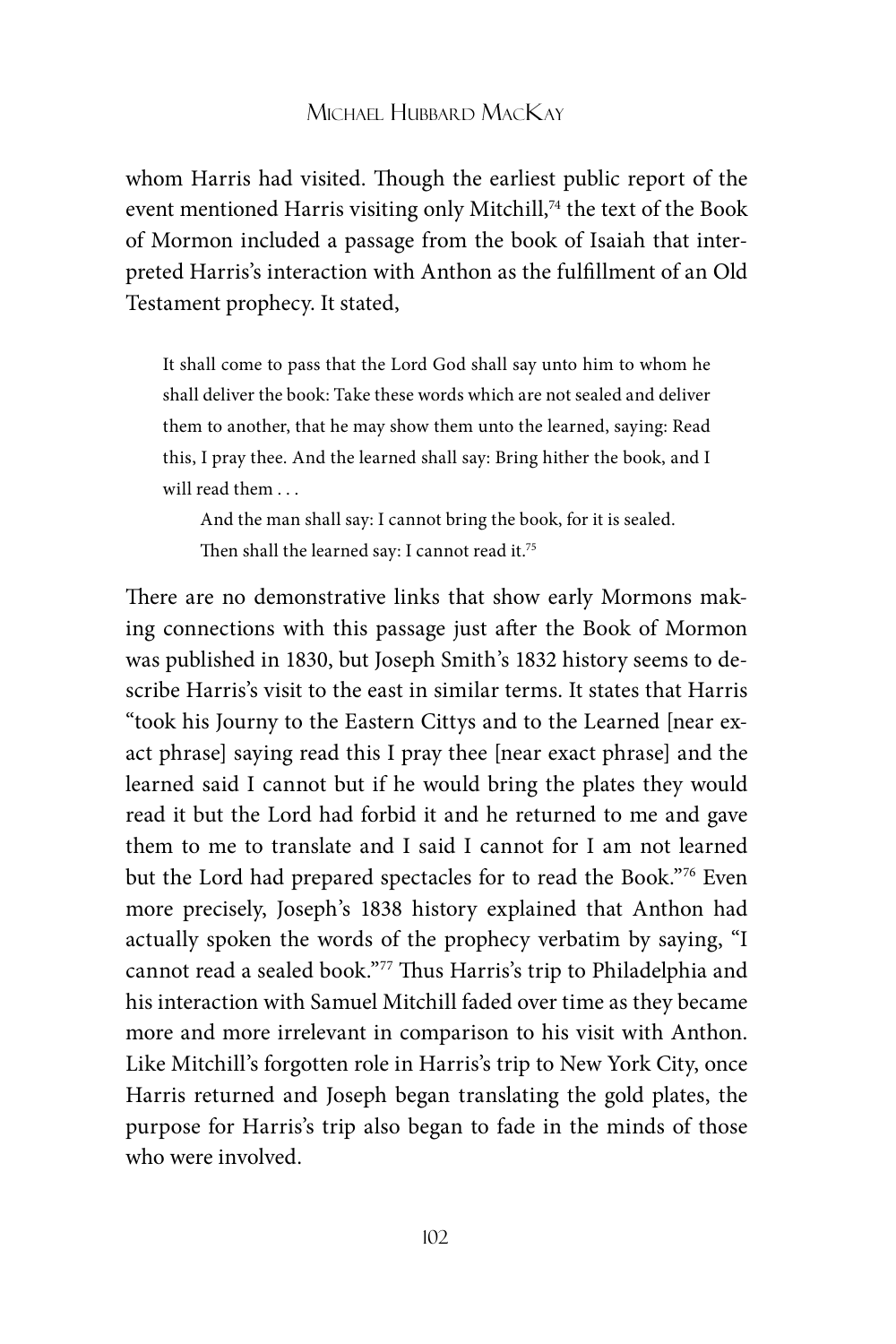# **Conclusion**

Interestingly, this was not the last time Joseph Smith copied ancient characters to paper in a secular attempt to find their meaning. In fact, just before Joseph and other Mormon leaders began studying Hebrew, Oliver Cowdery examined a few of the Book of Mormon characters in 1835, apparently identifying the English translation of the "reformed Egyptian."78 Additionally, W. W. Phelps began working on an alphabet of ancient characters in early summer of that year, which may have been an attempt to work with the language of Adam and it could even possibly show signs of him toying with some of the "reformed Egyptian" from the gold plates that Joseph preserved on paper in 1828.79 Labelled "Egyptian Alphabet," W. W. Phelps and Joseph Smith worked on a secular alphabet of characters taken from an Egyptian papyrus they purchased the summer of 1835, which was later connected with the Book of Abraham. Instead of going to outside scholars, Joseph relied upon Phelps to produce the alphabet. To Joseph, the secular work on the papyri was connected to the translation of the Book of Abraham, just like his attempt to work with characters from the gold plates as connected to the Book of Mormon. Furthermore, Joseph mixed his secular interest in languages and his miraculous translations and revelations together in a handful of other instances, such as his interpretation of the Kinderhook plates, his purported work with a Greek Saltar in Nauvoo, and his use of Hebrew in his speeches.<sup>80</sup> However, his creation of the Egyptian alphabet with Phelps in 1835 demonstrates his sustained interest and expansion of his earlier efforts in bridging his secular and spiritual efforts in the translation of ancient records.

Though generations of Mormons saw the outcome of Harris's trip to New York City to be the fulfillment of prophecy and a catalyst for Joseph Smith's miraculous translation, the impetus for the trip was of a secular nature. Additionally, the characters on the plates were not just the object of Joseph's miraculous translation; some of the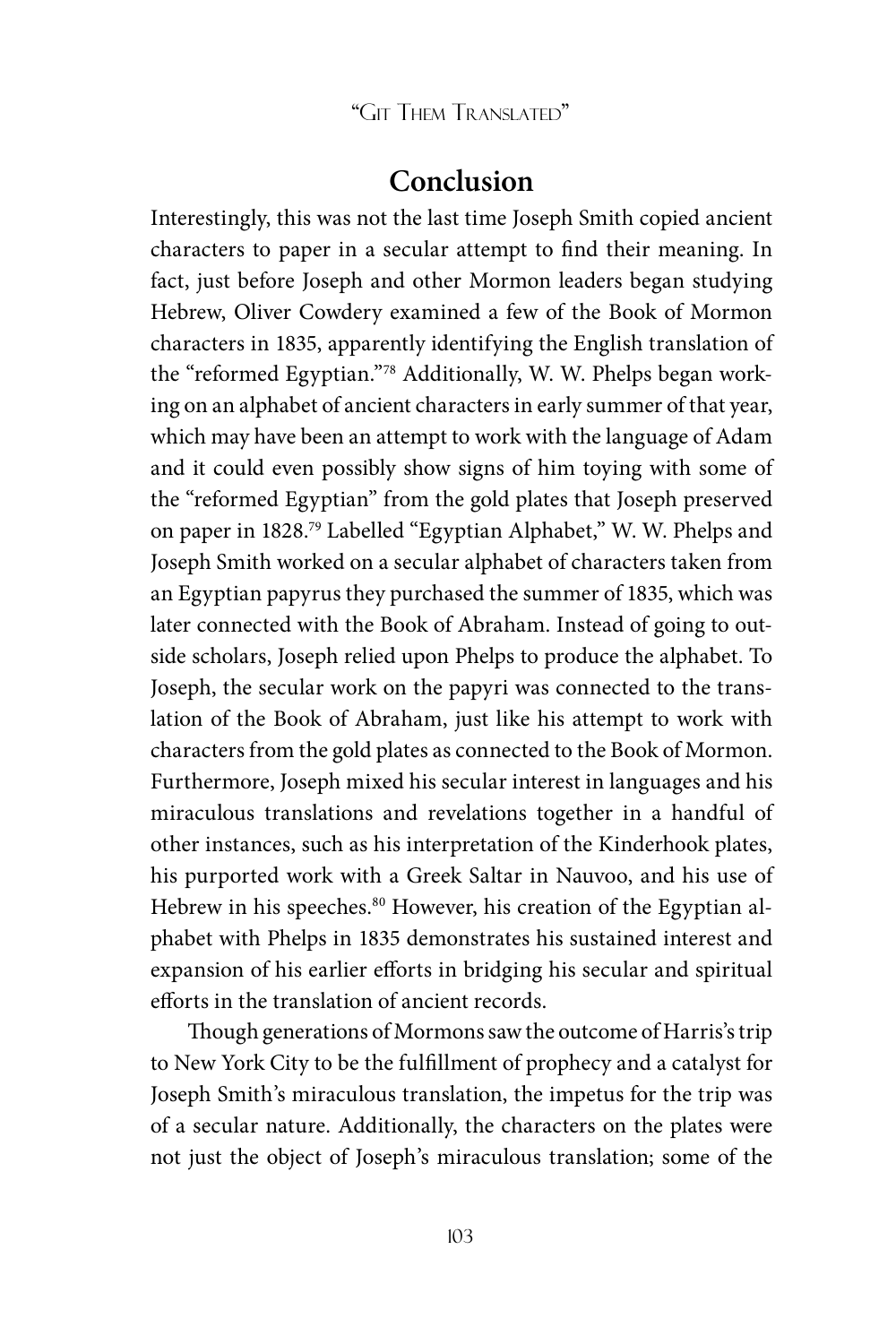foremost scholars in ancient languages examined the characters. The characters were not limited to the perusal of just Palmyra residents and local pastors. Instead, Joseph offered up his earliest religious experiences to a much broader Jacksonian world and asked renowned American scholars to translate and analyze the Book of Mormon characters. Even before Joseph translated the Book of Mormon, he began to make inexplicit claims about the origins of the American Indians to scholars of anthropology, like Mitchill, through Martin Harris. Though the inexperience of youth may have allowed Joseph to proclaim that he possessed a set of ancient gold plates and offer copies of the characters to scholars, his efforts demonstrated his confidence in their authenticity and welcomed Mormonism into a world far larger than this small and dusty farm town of Palmyra.

# **Notes**

For a contextualized account within a large narrative, see Michael Hubbard MacKay and Gerrit J. Dirkmaat, *From Darkness unto Light: Joseph Smith's Translation and Publication of the Book of Mormon* (Provo, UT: Religious Studies Center; Salt Lake City: Deseret Book, 2015).

1. Book of Mormon, preface; Michael Hubbard MacKay, Gerrit J. Dirkmaat, Grant Underwood, Robert J. Woodford, and William G. Hartley, eds., *Documents, Volume 1: July 1828–June 1831*, vol. 1 of the Documents series of *The Joseph Smith Papers*, ed. Dean C. Jessee, Ronald K. Esplin, Richard Lyman Bushman, and Matthew J. Grow (Salt Lake City: Church Historian's Press, 2013), xxviii–xxxiii; hereafter *JSP*, D1; John L. Brooke, *The Refiner's Fire: The Making of Mormon Cosmology, 1644–1844* (New York: Cambridge University Press, 1994), 30–31, 151–56, 178, 197, 215; Richard Lyman Bushman, *Mormonism: A Very Short Introduction* (New York: Oxford University Press, 2008), 21–22; Richard Lyman Bushman, *Joseph Smith and the Beginnings of Mormonism* (Chicago, IL: University of Illinois Press, 1984), 69–70, 90, 97, 103, 148, 184; Terryl L. Givens, *By the Hand of Mormon: The American*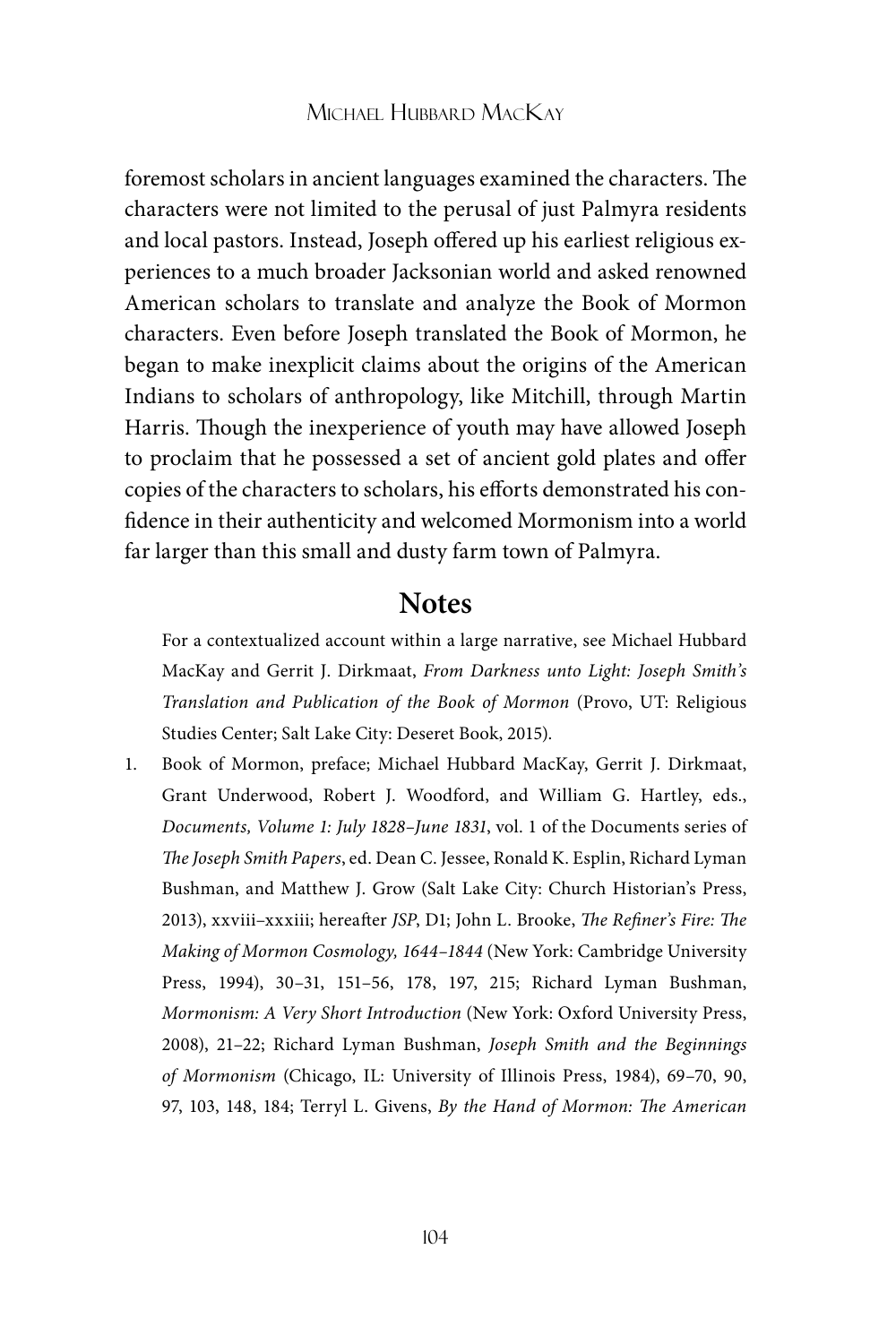*Scripture That Launched a New World Religion* (New York: Oxford University Press, 2002), 16, 25, 32–34.

- 2. See the following sources for examples of Emma Smith describing Joseph Smith's inability to produce the Book of Mormon: Edmund C. Briggs, "A Visit to Nauvoo in 1856," *Journal of Mormon History* 9 (October 1916): 453–54; Joseph Smith III, "Last Testimony of Sister Emma," *Saints' Herald*, October 1, 1879, 289–90. For Oliver Cowdery, another witness of the process, see Samuel W. Richards, statement, May 21, 1907, Samuel W. Richards Papers, Church History Library, Salt Lake City, Utah, hereafter CHL.
- 3. Joseph Smith later created a similar kind of alphabet to account for the characters found on the Egyptian papyri he purchased in the summer of 1835. "Egyptian Alphabet," circa July–December 1835, in Kirtland, Egyptian Papers, CHL. See Samuel Brown, "Joseph (Smith) in Egypt: Babel, Hieroglyphs, and the Pure Language of Eden," *Church History* 78, no. 1 (2009): 26–65.
- 4. Historians have traditionally interpreted Joseph Smith's translation from two drastically different perspectives. On the one hand, sympathetic historians have assumed that Joseph Smith knew before he ever retrieved the plates that he would eventually translate them with the seer stone spectacles and by the power of God, making it illogical for Joseph to have supported a secular translation. See, for example, Bushman, *Joseph Smith and the Beginnings of Mormonism*, 79–80. On the other hand, unsympathetic historians view the translation as trickery. They doubt Joseph Smith had ancient plates in his possession and, as a result of that disbelief, they assume he fabricated the characters in his possession. See, for example, Dan Vogel, *Joseph Smith: The Making of a Prophet* (Salt Lake City: Signature Books), 111–65.
- 5. For the past scholarship, see Stanley B. Kimball, "The Anthon Transcript: People, Primary Sources, and Problems," *BYU Studies* 10, no. 3 (Spring 1970): 325–52 and Richard Bennett, "'Read This I Pray Thee': Martin Harris and the Three Wise Men of the East," *Journal of Mormon History* 36, no. 1 (Winter 2010): 178–216. For examples of new sources and new interpretations see *JSP*, D1: 353–67, and Michael MacKay, Robin Jensen, and Gerrit Dirkmaat, "The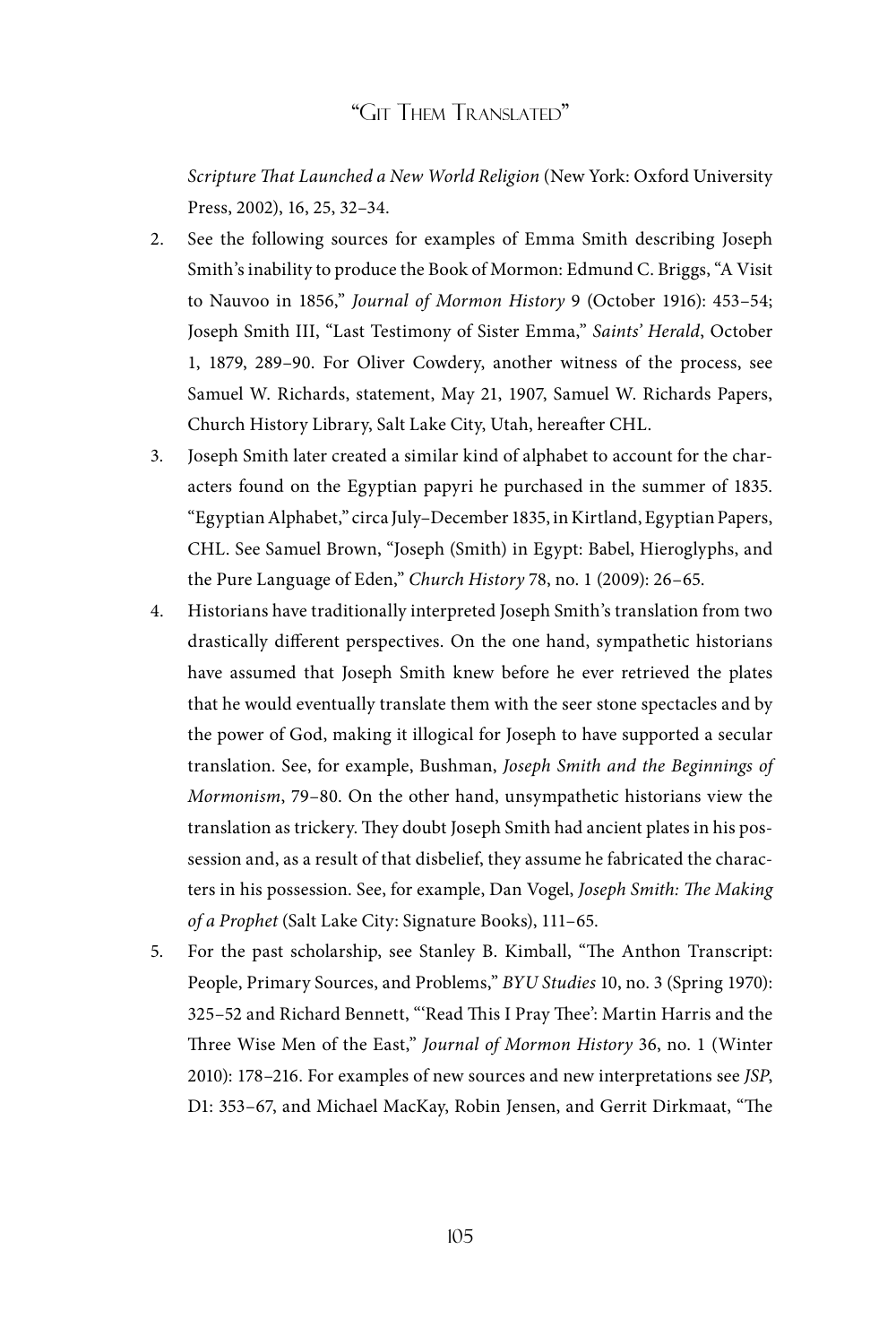'Caractors' Document: New Light on an Early Transcription of the Book of Mormon Characters," *Mormon Historical Studies* 14, no. 1.

- 6. Smith, History, Vol. A-1, 8, in Karen Lynn Davidson, David J. Whittaker, Mark Ashurst-McGee, and Richard L. Jensen, eds., *Histories, Volume 1: Joseph Smith Histories, 1832–1844*, vol. 1 of the Histories series of *The Joseph Smith Papers*, ed. Dean C. Jessee, Ronald K. Esplin, and Richard Lyman Bushman (Salt Lake City: Church Historian's Press, 2012), 236; hereafter *JSP,* H1.
- 7. The messenger reportedly "delivered them up to [him] with this charge that I should be responsible for them. That if I should let them go carelessly or through any neglect of mine I should be cut off." Joseph Smith, History, Vol. A-1, 8–9, *JSP,* H1:237–40.
- 8. See Lucy Mack Smith, History, book 5, 1–2; Eber D. Howe, *Mormonism Unvailed* (Painesville, OH: Telegraph Press, 1834), 240–48; William H. Kelley, September 17, 1884, 10; Community of Christ Library-and-Archives, hereafter CCLA. In some cases, those who wanted to see the plates also spent time pressuring Joseph Smith to share the plates with them, in hopes to generate wealth from the metal. Local Palmyra residents such as Willard Chase and Samuel Lawrence were among them. Howe, *Mormonism Unvailed*, 240–48; William H. Kelley, September 17, 1884, 10, CCLA; Lorenzo Saunders to Thomas Gregg, January 28, 1885, in Charles A. Shook, *The True Origin of the Book of Mormon*, 135. See Lucy Mack Smith, History, 1845, MS 65.
- 9. Sally Parker to John Kemption, August 26, 1838, Family History Library, SLC; "A Journal of Mary A. Noble," 2–3, CHL; Lucy Mack Smith, History, 1844–45, book 6, [1].
- 10. Lucy Mack Smith, History, 1844–45, book 6, [7]. With financial assistance from Martin Harris, Joseph and Emma Smith moved to Harmony, Pennsylvania, to live on a thirteen-and-a-half-acre farm owned by Emma's father, Isaac Hale. Joseph Smith, History, ca. summer 1832, 5, in *JSP,* H1:14– 15; Joseph Smith, History, Vol. A-1, 8–9, *JSP,* H1:237–40. Martin Harris and Joseph Knight Sr. both stated that the move might have occurred in November. See Dean C. Jessee, ed., "Joseph Knight's Recollection of Early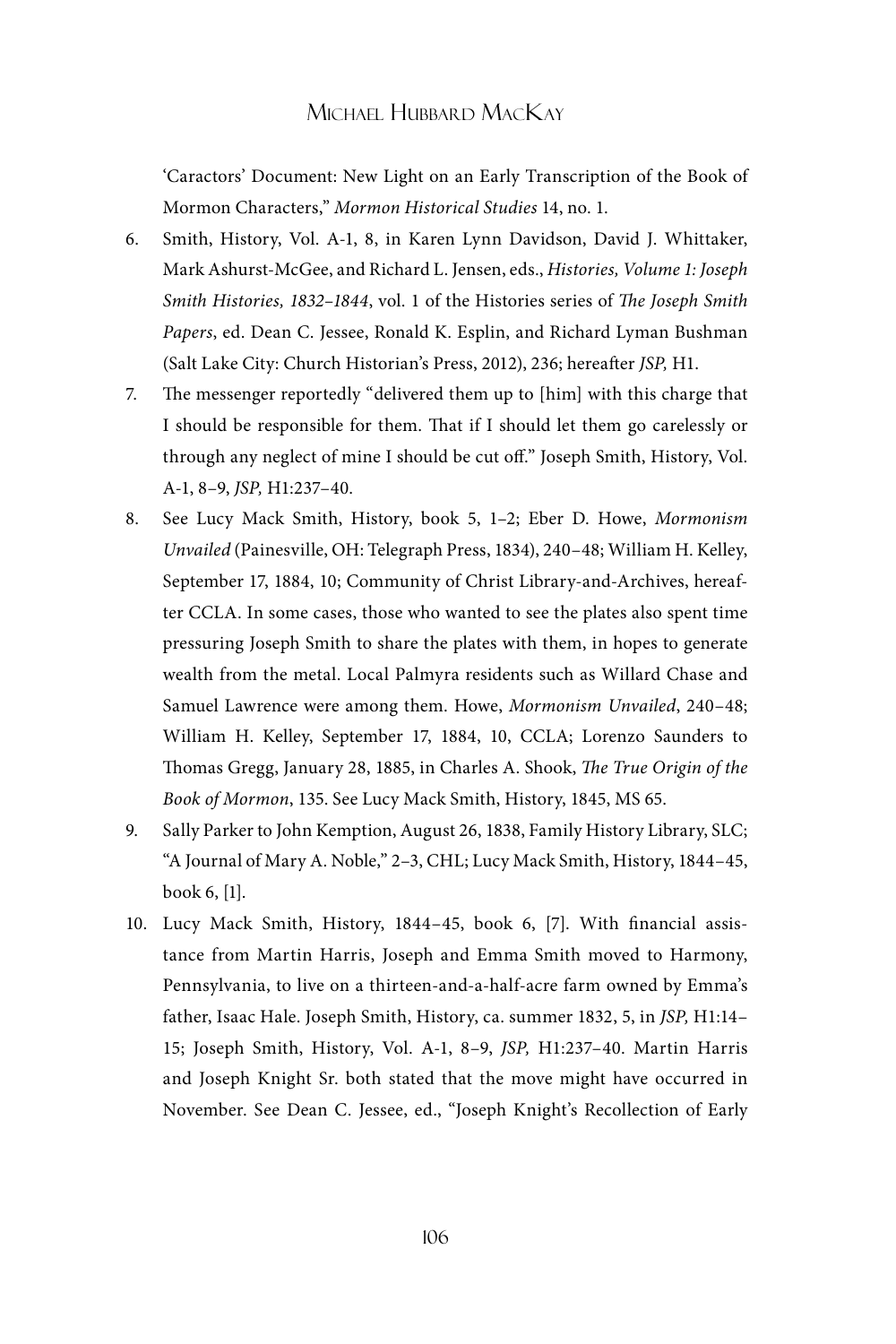Mormon History," *BYU Studies* 17, no. 1 (Autumn 1976): 3; Joel Tiffany, "Mormonism," *Tiffany's Monthly*, August 1859, 170.

11. The text of the Book of Mormon described the language in the last chapter of the Book of Mormon (Book of Mormon, 1830 ed., 538). Joseph Smith likely translated that portion sometime in May 1829. Even Joseph's later account about an angelic visit lacks any claim to knowledge about the nature of the language on the plates. None of the accounts about the angelic visits claim that the language was identified by the angel Moroni, even though Joseph included a lengthy discussion about his visits in his histories. Joseph Smith's 1832 history stated, "the Lord. . . revealed unto me that in the Town of Manchester Ontario County N.Y. there was plates of gold upon which there was engravings which was engraven by Maroni & his fathers the servants of the living God in ancient days." Smith, History, 1832, 4, in *JSP,* H1:14. His 1838 history also left out any reference to the language of the plates, stating that Moroni said, "there was a book deposited written upon gold plates, giving an account of the former inhabitants of this continent and the source from whence they sprang." Smith, History, Vol. A-1, in *JSP,* H1:222. According to these two accounts, Joseph was told that ancient American prophets wrote that which was on the plates and that the content described the inhabitants of the ancient Americas, leaving him with very little reason to jump to the conclusion that the plates were written in any form of Egyptian. Joseph also reflected on what is called the "Wentworth letter," written in 1842. Joseph also reported that the angel "informed [him] concerning the aboriginal inhabitants of this country, and shown who they were, and from whence they came; a brief sketch of their origin, progress, civilization, laws, governments. I was told where there was deposited some plates on which were engraven an abridgement of the records of the ancient prophets that had existed on this continents." Joseph Smith, "Latter Day Saints," in *JSP,* H1:509. Lucy Smith also wrote in her history that Joseph would "describe the ancient inhabitants of this continent their dress their manner of traveling the animals which they rode," etc., but not the language of the plates. Lucy Mack Smith, History, 1844–45, book 3.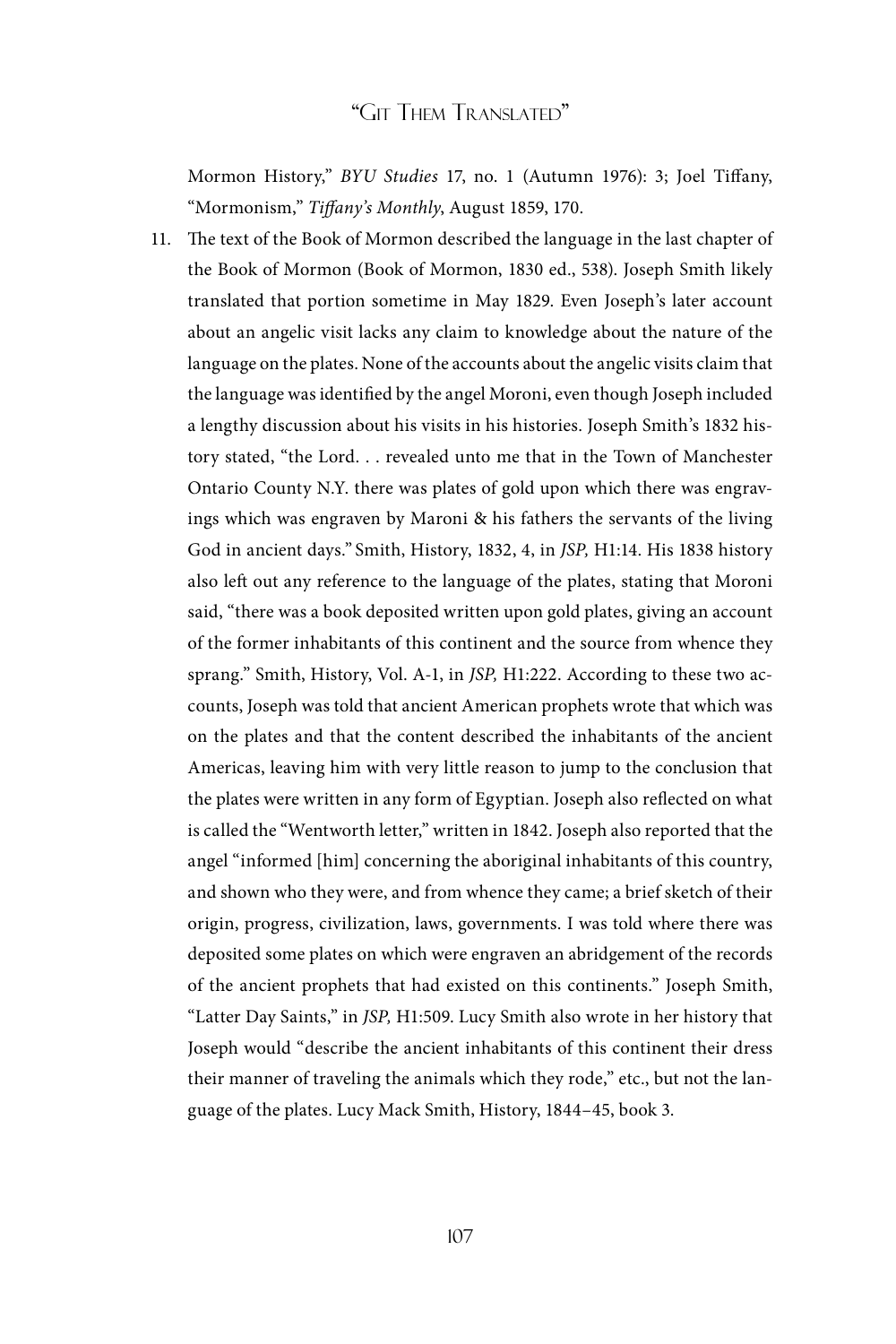- 12. Joseph Smith wrote in this 1832 history that he was "deprived of the bennifit of an education suffice it to say I was mearly instructtid in reading and writing and the ground rules of Airthmatic, which const[it]uted my whole literary acquirements." Smith, History, 1832, 1, in *JSP,* H1:11. Speaking about the improbability of Joseph actually translating the plates, Emma Smith declared in her old age, "It would have been improbable that a learned man could do this; and, for one so ignorant and unlearned as he was, it was simply impossible." "Last Testimony of Sister Emma," *Saints' Herald*, October 1, 1879, 289–90.
- 13. Book of Mormon, 1830 ed., 538. The prophet Mormon wrote, "And now behold, we have written this record according to our knowledge in the characters, which are called among the reformed Egyptian, being handed down and altered by us, according to our manner of speech." One portion of the plates was apparently abridged from "the learning of the Jews and the language of the Egyptians" (1 Nephi 1:2) by the prophet Mormon. After Mormon died, his son Moroni wrote on the plates. However, there is little indication what language he used.
- 14. Joseph Smith, History, vol. A-1, 8–9, *JSP,* H1:237–40; Joseph Smith, History, ca. summer 1832, 5, in *JSP,* H1:15. Joseph Smith's history states: "So we proceeded to coppy some of them and he took his Journy to the Eastern Cittys and to the Learned."
- 15. Emily C. Blackman, *History of Susquehanna County, Pennsylvania* (Philadelphia: Claxton, Remsen & Haffelfinger, 1873), 104; Jessee, "Recollection," 3.
- 16. Emma admitted that she had never seen the plates, but Joseph Knight Sr. explained that she helped her husband make copies. "He now Began to be anxious to git them translated. He therefore *with his wife Drew of[f] the Caricters exactley like the ancient* and sent Martin Harris to see if he Could git them Translated." Jessee, "Recollection," 3. Joseph Smith's history also describes more than one document that Martin Harris took with him to New York City. Joseph Smith, History, Vol. A-1, 8–9, *JSP,* H1:237–40.
- 17. Blackman apparently interviewed a local resident who stated that Reuben "assisted Joe Smith to fix up some characters such as Smith pretended were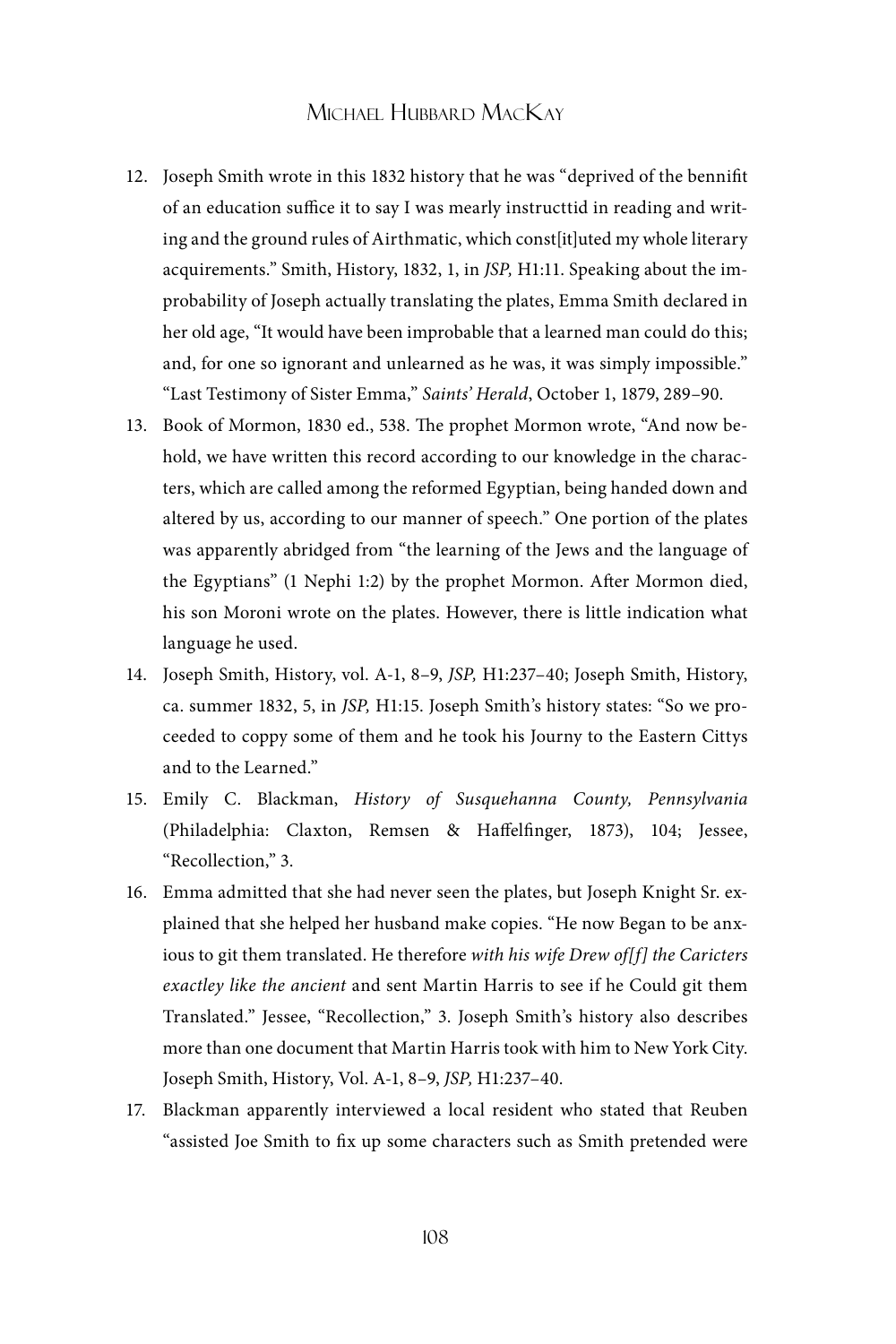engraven on his book of plates." Blackman, *History of Susquehanna County, Pennsylvania*, 104; Jessee, "Recollection," 3.

- 18. Joseph Smith, History, Vol. A-1, 8–9, *JSP,* H1:237–40. None of the three, however, saw the plates. Therefore, it was apparently impossible for them to have copied the characters directly from the plates or to have verified the copies with any accuracy.
- 19. *JSP,* D1:353–67. See also MacKay et al., "Caractors."
- 20. See Jessee, "Recollection," for Joseph Knight Sr.'s account. Also, Lucy Mack Smith explained, "The angel of the Lord says that we must be careful not to proclaim these things or to mention them abroad, for we do not any of us know the weakness of the world, which is so sinful, and that when we get the plates they will want to kill us for the sake of the gold, if they know we have them." See Lucy Mack Smith, History, 1844–45, book 3, 12. During that winter, Joseph Smith was reluctant to discuss the plates with anyone outside of his tight circle of family and friends. See Andrew H. Hedges, "'All My Endeavors to Preserve Them': Protecting the Plates in Palmyra, 22 September–December 1827," *Journal of Book of Mormon Studies* 8, no. 2 (1999): 14–23.
- 21. These two sources are also filled with anachronisms, and it is clear that they too suffer from the fact that they were recorded years after 1827–28. However, the fact that they both seem to agree with each other on this point make their accounts more credible.
- 22. Jessee, "Recollection," 3. According to Martin Harris Jr., Harris insisted that he went to New York City to find someone who could translate the record. Harris Jr. told of his father's account at his deathbed: "He went by the request of the Prophet Joseph Smith to the city of New York, and presented a transcript of the records of the Book of Mormon to Professor Anthon and Dr. Mitchill and ask them to translate it. He also presented the same transcript to many other learned men at the different schools of learning in Geneva, Ithica, and Albany with the same request but was unsuccessful in obtaining the translation of the transcript from any of them." "Martin Harris, Jr., Reports Death and Testimony of His Father," *Adventure* 1, no. 4. This quote could, of course, be read differently. He could have possibly been presenting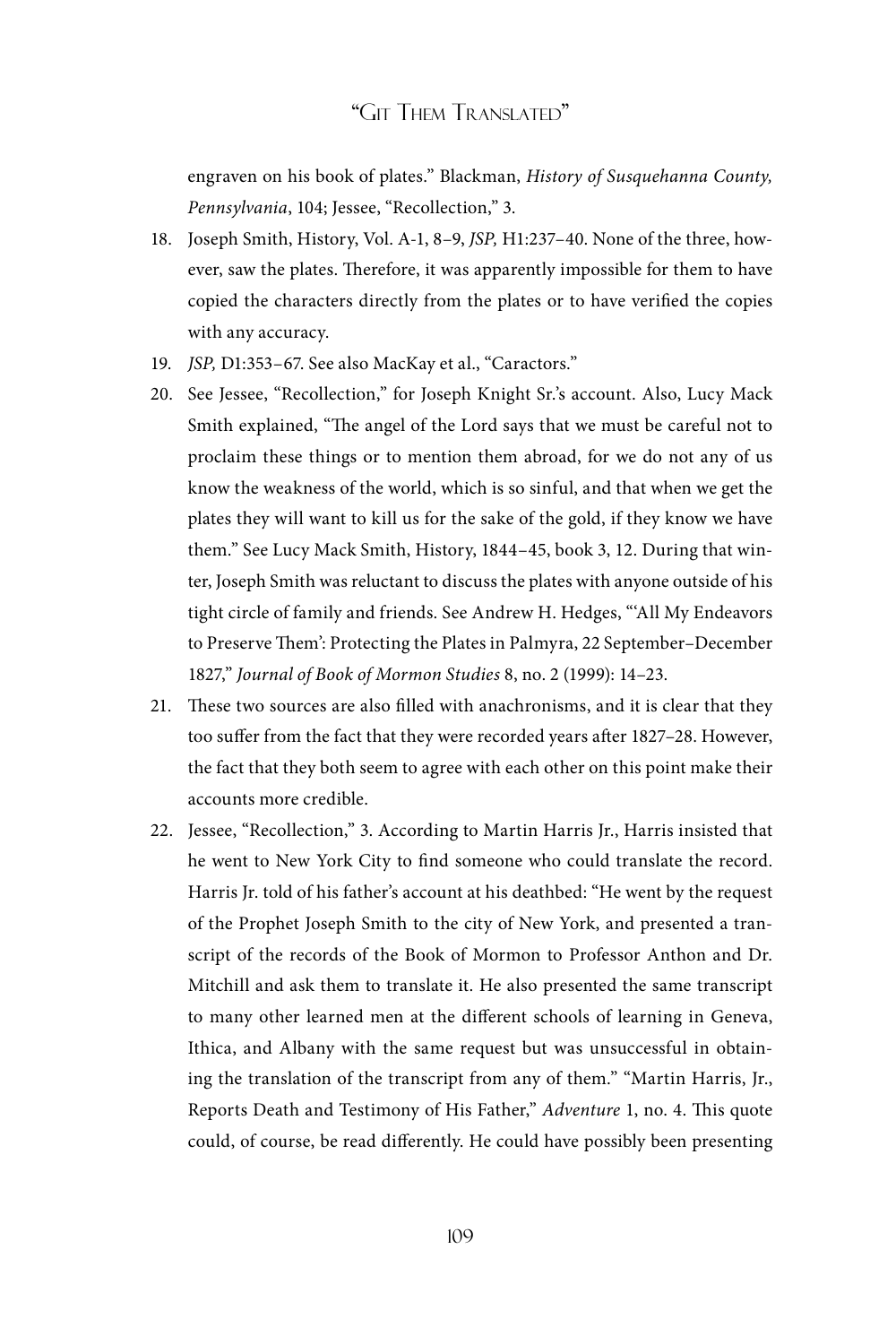the characters as a challenge to prove that the wisdom of God was greater than the learning of the world. Yet this assumes Joseph Smith was overly confident in the characters he produced. At face value Martin Harris's son apparently believed the copies were sent out to get translated.

- 23. Lucy Mack Smith, History, 1844–45, book 6, [3].
- 24. "The Gold Bible," *Palmyra Freeman*, August 11, 1829.
- 25. Joseph Smith was apparently instructed by the Lord "to take off a facsimile of the alphabet composing the characters Alphabetically and send them to all the learned men that he could find and ask them for the translation of the same." See Lucy Mack Smith, History 1844–15, book 6, [7]. By February 1828, Joseph Smith's history explained, Joseph's purpose for copying the characters was beginning to change. The history explains that as soon as Joseph got to Harmony, in December 1828, he "commenced copying the characters of[f] all the plates." Interestingly, Joseph's history indicates that he was attempting to copy "all" the characters, possibly indicating that his original purpose was to create a much larger corpus of the characters. However, the history was later corrected and the word "all" was crossed out. Joseph Smith's history goes on to explain that at some point between December 1827 and February 1828, he began using his seer stones to translate the characters into English. As Joseph turned to his seer stones for answers about the translation, creating an alphabet or complete manuscript of characters was rendered less important, though consulting with scholars about the characters remained purposeful. *JSP,*  H1:238. Lucy Mack Smith wrote her history, reflecting back upon this event with very little documentation, outside of Joseph's published history and the 1835 Doctrine and Covenants. She seems confident about the statement above, but it broadly reflects Joseph Smith's efforts to understand Egyptian papyri purchased by Church members in the summer of 1835. Nevertheless, she adds several historical details to the statement that may demonstrate that Joseph's statement was in fact historically accurate. In particular, she explains that the purpose for making copies of the characters was to offer them up to learned men for the translation—a detail that does not match Joseph Smith's efforts in 1835. Joseph Smith's 1832 history emphasizes the trip to east in order to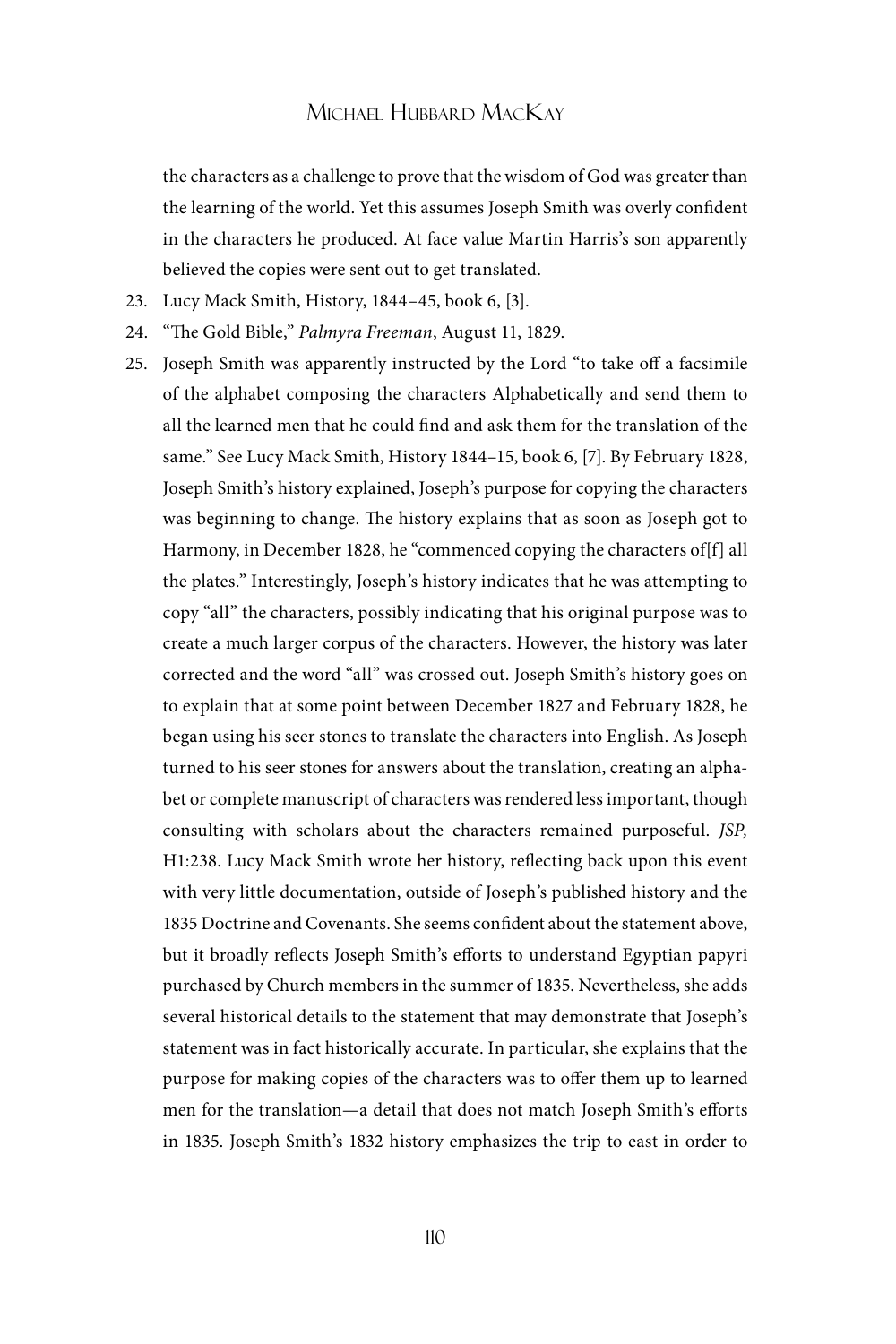show how prophecy in the book of Isaiah was fulfilled. Instead of mentioning Harris's preplanned trip to Harmony, it emphasizes that the "Lord appeared unto [Harris] in a vision and shewed unto him his marvious work which he was about to do and he imediatley came to Suquehannah and said the Lord had shown him that he must go to new York City with some of the characters." Joseph Smith, History, 1832, 6. This account is not in opposition to the three accounts above; it simply has a different emphasis that can be reconciled with the other accounts.

- 26. Charles Anthon described the characters document Martin Harris showed to him in February 1828 as a document organized in columns, which could possibly represent a list of characters (like an alphabet). There is no reason, however, to believe it was an alphabet other than the vague description of columns. One copy of the characters, titled "Caractors," includes what appear to be dashes in between groups of characters. This too could represent columns of characters that Joseph copied into rows, in which each column was represented by a dash. This too, however, is speculative at best.
- 27. Jessee, "Recollection," 3; Blackman, *History of Susquehanna County,* 104.
- 28. Manuscript History of the Church, 20–21.
- 29. "Gleanings by the Way," *Episcopal Recorder*, September 5, 1840, 94. The term *ascertain* is defined in Webster's 1828 dictionary as "to make certain; to define or reduce to precision by moving obscurity or ambiguity."
- 30. For a discussion of Harris's efforts, see *JSP,* D1:353–67.
- 31. See Stanley B. Kimball, "The Anthon Transcript: People, Primary Sources, and Problems." *BYU Studies* 10, no. 3 (Spring 1970): 325–52. For earlier work by Kimball, see "I Cannot Read a Sealed Book," *Improvement Era*, February 1957, 80–82, 104, 106; "Charles Anthon and the Egyptian Language," *Improvement Era*, October 1960, 708–10, 765. For additional studies, see Edward H. Ashment, "The Book of Mormon and the Anthon Transcript: An Interim Report," *Sunstone* 5, no. 3 (May–June 1990): 29–31; Daniel Bachman, "Sealed in a Book: Preliminary Observations on the Newly Found 'Anthon Transcript,'" *BYU Studies* 20, no. 4 (Summer 1980); David E. Sloan, "The Anthon Transcripts and the Translation of the Book of Mormon: Studying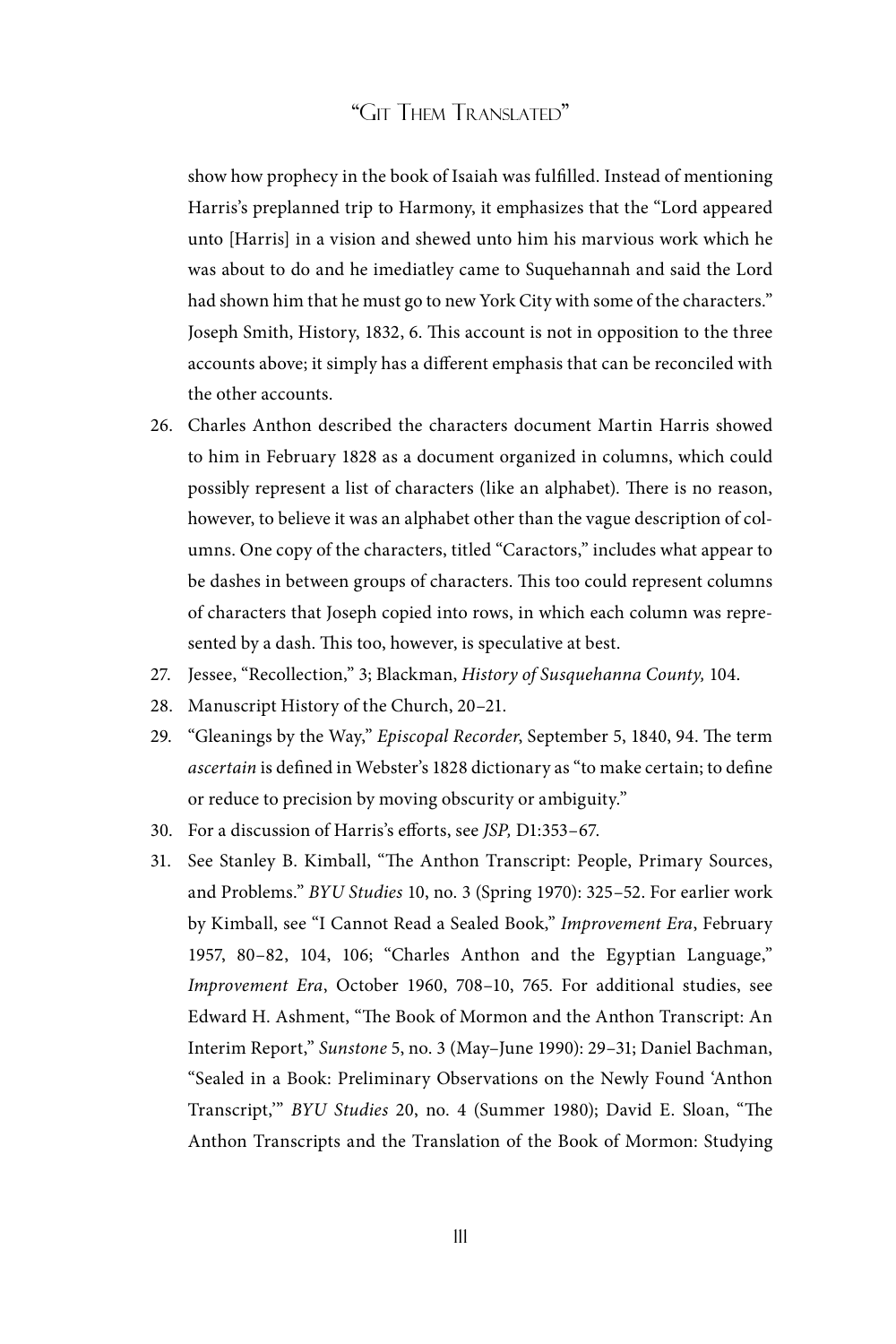It Out in the Mind of Joseph Smith," *Journal of Book of Mormon Studies* 5, no. 2; Sidney Sperry, "Some Problems Arising from Martin Harris' Visit to Professor Charles Anthon," in *Problems of the Book of Mormon* (Salt Lake City: Bookcraft, 1964); Richard B. Stout, "A Singular Discovery: The Curious Manuscript, Mitchill and Mormonism," *Evangel*, 2001–2, in six parts.

- 32. For Richard E. Bennett's article, see "'Read This I Pray Thee.'" For Richard Bushman's views, see *Joseph Smith: Rough Stone Rolling* (New York: Alfred A. Knopf, 2005), 64–65.
- 33. "But the Lord knoweth the things which we have written, and also that none other people knoweth our language; and because that none other people knoweth our language, therefore he hath prepared means for the interpretation thereof" (Mormon 9:34).
- 34. According to Martin Harris Jr., Harris sought out learned men in Geneva, Ithica, and Albany. "Martin Harris, Jr., Reports Death and Testimony of His Father," *Adventure* 1, no. 4.
- 35. Pomeroy Tucker, *Origin, Rise, and Progress of Mormonism* (1867), 42. Possibly during his return, before he left for New York City, Harris's wife offered their thirteen-year-old daughter's hand in marriage to Flanders Dyke. The marriage, however, was contingent upon Dyke's successful retrieval of a copy of Martin Harris's copy of the characters. According to Lucy Mack Smith, Dyke was successful. Lucy Mack Smith, History, book 6, [9].
- 36. W. W. Phelps to E. D. Howe, January 15, 1831, in Howe, *Mormonism Unvailed*, 273.
- 37. See Copyright for Book of Mormon, June 11, 1829, *JSP,* D1:76.
- 38. John H. Gilbert, a typesetter in Palmyra, explained that "On his way [to New York City] he stopped at Albany and called on Lt Gov Bradish." John H. Gilbert, "Memorandum, made by John H. Gilbert Esq, Sept 8th, 1892, Palmyra, N.Y.," Palmyra King's Daughters Free Library, Palmyra, New York.
- 39. Bennett, "'Read This I Pray Thee,'": 186.
- 40. Bennett, "'Read This I Pray Thee,'" 180–85.
- 41. See note 31 above.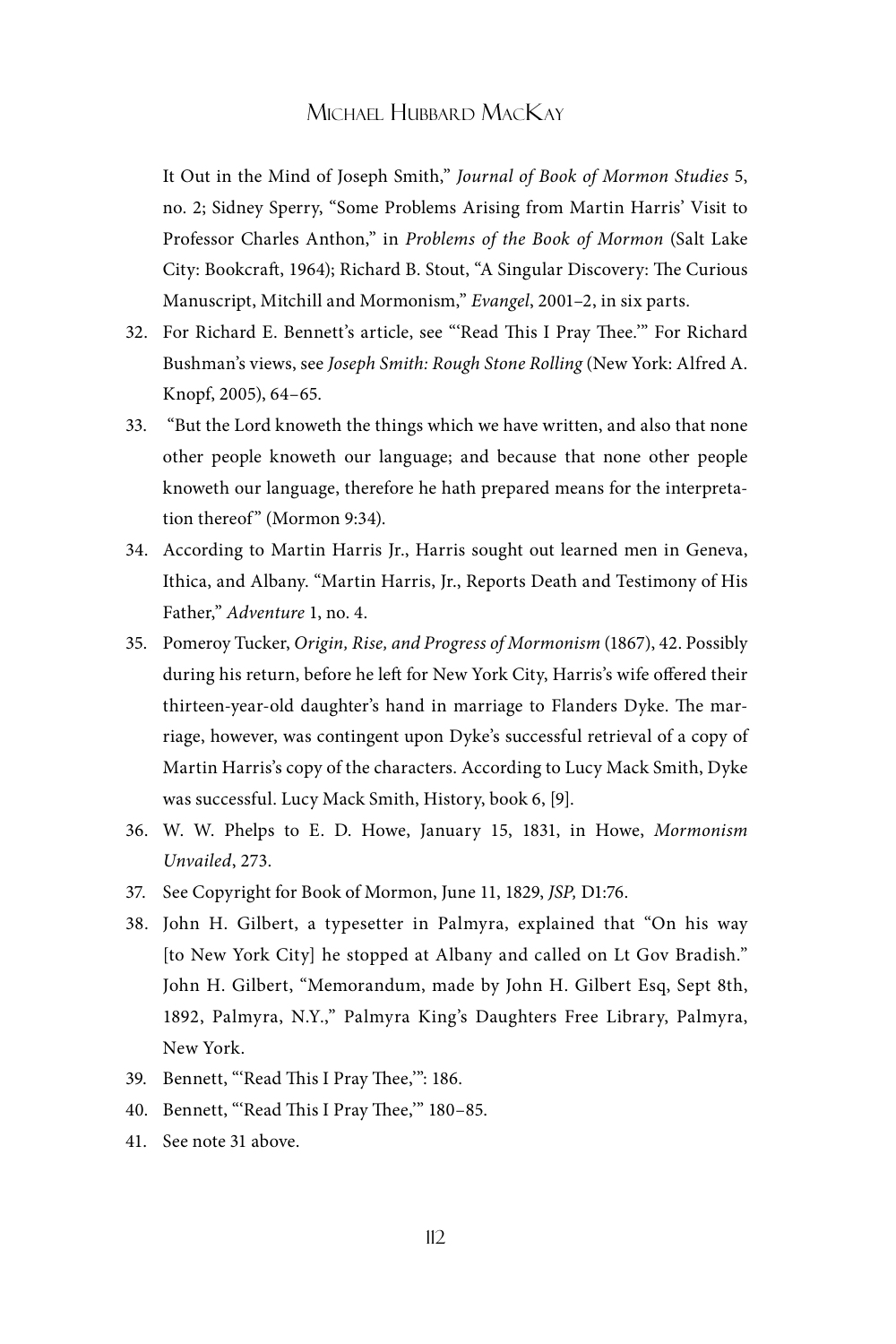- 42. Fayette Lapham, a local Palmyra resident, explained that in a long conversation with Joseph Smith Sr., he told him Bradish juxtaposed Harris's copy of the characters against those on Fayette Lapham, "Interview with the Father of Joseph Smith, the Mormon Prophet, Forty Years Ago. His Account of the Finding of the Sacred Plates," *Historical Magazine* 7 (May 1870): 305–9.
- 43. Erin Jennings, "Charles Anthon," *JWHAJ* (Fall/Winter 2012): 177; Luther Bradish to Thomas Appleton, July 1, 1824.
- 44. Erin Jennings, "Charles Anthon," *JWHAJ* (Fall/Winter 2012): 177.
- 45. See Jessee, "Recollection," 3. Knight Sr. wrote, "He went to Albeny and to Philadelpha and to new york and he found men that Could Translate some of the Carictors in all those places. Mitchel [Samuel L. Mitchill] and Anthony [Charles Anthon] of New York ware the most Larded [learned] But there were some Caricters they could not well understand." This contradicts James Gordon Bennett, who suggested that Harris met with Charles Anthon first and then left to visit others, such as Samuel Mitchill, before he returned to meet with Anthon again. If Anthon is correct, however, Bennett is in error, because Anthon himself claimed that Mitchill sent Harris to meet with him. James Gordon Bennett, "Mormonites," *Morning Courier and Enquirer*, September 1, 1831.
- 46. American Philosophical Society, *Transactions*, 4, 1799.
- 47. See Peter Stephen Du Ponceau, *Mémoire sur le systeme grammatical des langues de quelques nations Indiennes de l'Amérique du Nord* (Paris: 1838). See also Richard Bennett, "'A Nation Now Extinct': American Indian Origin Theories as of 1820: Samuel L. Mitchill, Martin Harris, and the New York Theory," *Journal of the Book of Mormon and Other Restoration Scripture* 20, no. 2 (2011).
- 48. Atwater authored *Descriptions of the Antiquities Discovered in the State of Ohio and other Western States in Archaeologia Americana. Transactions*  and collections of the American Antiquarian Society, Vol. 1 (Worcester, MA: William Manning) 1820, and C. S. Rafinesque wrote *Ancient History, or, Annals of Kentucky: with a Survey of the Ancient Monuments of North America*  (Frankfort, KY: 1824).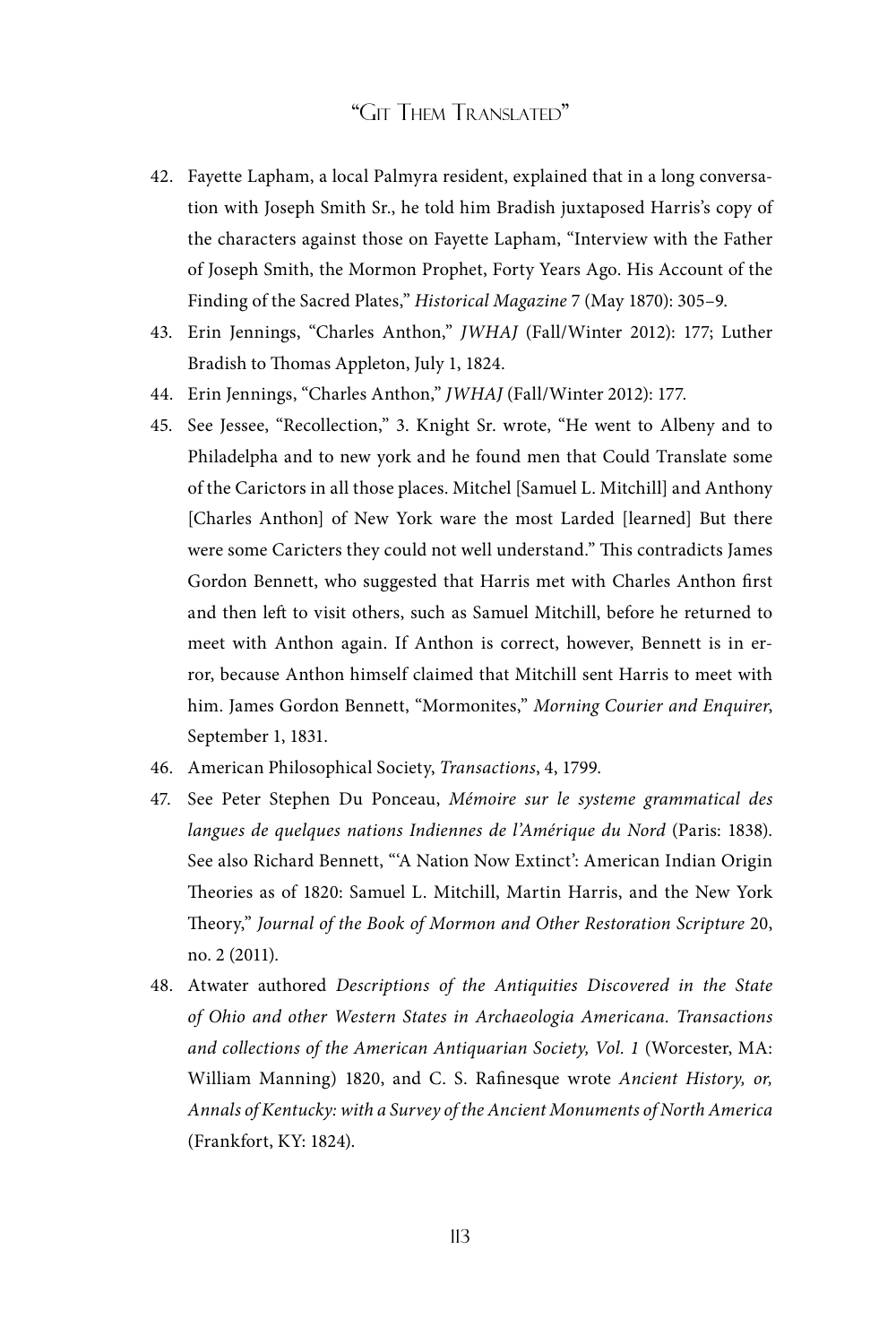- 49. Charles Boewe, "C. S. Rafinesque and Ohio Valley Archaeology," *Ancient America* Monograph Series (Barnardsville, NC: Center for Ancient American Studies), 6.
- 50. Samuel Rafinesque, *Atlantic Journal* (Spring 1832): 5–6.
- 51. Caleb Atwater, *Remarks Made on a Tour to Prairie de Chien* (Columbus, OH: Isaac N. Whiting, 1831), 75–97.
- 52. See Mitchill to Samuel Burnside, *Archaeologia Americana* 1 (1820): 314–15. See *Rochester Advertiser and Telegraph*, August 31, 1831, and *Rochester Gem*, September 5, 1829.
- 53. Jessee, "Recollection," 3.
- 54. *Morning Courier and Enquirer*, September 1, 1831.
- 55. "The Gold Bible," *Palmyra Freeman*, August 11, 1829.
- 56. Much of Mitchill's work focused upon New York State, in which he argued that the pre-history of the region was much older than Europe. In 1818, Mitchill wrote *Observations on the Geology of North America,* which was published alongside the work of the renowned French naturalist and comparative anatomist Georges Cuvier. Georges Cuvier, *Essay on the Theory of the Earth*, (1818).
- 57. See Robert Hall, *A Scientist in the Early Republic: Samuel Latham Mitchill*  (Columbia, 1934); Samuel Latham Mitchill, "Specimens of the Poetry and Singing of the Osages," *Archaeologia Americana*. In 1858, J. W. Francis reflected back upon Mitchill's work and commented that he translated many ancient glyphs. *Old New York*, (1858), 90. Even Mitchill's doctoral dissertation included over 150 translations that he had done between 1804 and 1818, though these are limited to the few that he included to make his point in the dissertation.
- 58. Samuel L. Mitchill, "No. III: The Original Inhabitants of America Consisted of the Same Races with the Malays of Australia, and the Tartars of the North," *Archaeologia Americana*, 1.
- 59. See David Cowen, *Medical Education: The Queen's -Rutgers Experience, 1792– 1830* (New Brunswick, NJ: Rutgers, 1966).
- 60. See *Detroit Gazette*, March 7, 1823, 2; *Nile's Weekly Register*, May 3, 1823, 130.
- 61. *Detroit Gazette*, March 7, 1823, 2.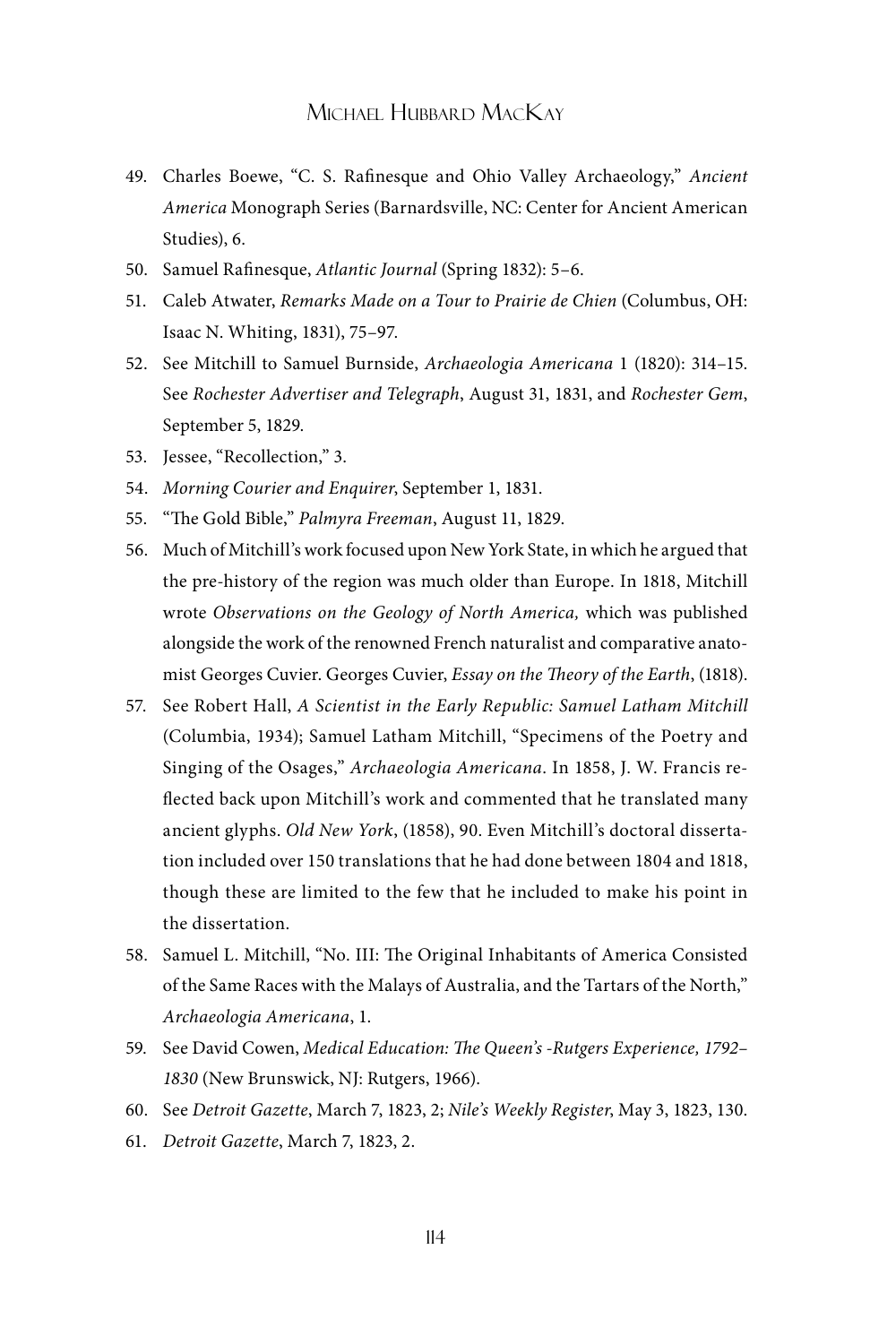- 62. *Detroit Gazette*, May 16, 1823, 2.
- 63. *Detroit Gazette*, May 16, 1823, 2.
- 64. *Morning Courier and Enquirer*, September 1, 1831.
- 65. "The Gold Bible," *Palmyra Freeman*, August 11, 1829.
- 66. In a letter to Thomas Winthrop Coit, on April 3, 1841, Anthon clarified that it was "Dr. Samuel L. Mitchill" who had sent Harris to him (*Church Record*, 1, April 17, 1841, 231–32.) Charles Anthon, whom Harris visited next, wrote on February 17, 1834 to E. D. Howe: "Some years ago, a plain, and apparently simple hearted farmer, called upon me with a note from Dr. Mitchill of our city, now deceased, requesting me to decipher, if possible, a paper, which the farmer would hand me, and which Dr. M. confessed he had been unable to understand." E. D. Howe, *Mormonism Unvailed*, 270.
- 67. E. D. Howe, *Mormonism Unvailed*, 270. This is the earliest source and it is from Anthon, who claims he saw Harris after Mitchill had met with him. This does not negate the fact that there could have been multiple visits, because Harris's account in Joseph Smith's history claims that he visited Anthon first.
- 68. Henry Drisler, "Commemorative Discourse" (New York: 1868), 12–15.
- 69. Washington Irving, "Philip of Pokanoket: An Indian Memoir," in *The Sketch-Book of Geoffrey Crayon, Gent* (New York, Boston, Baltimore, and Philadelphia: C. S. Van Winkle, 1819–20). Edmund Henry Barker, Thetford England to Charles Anthon, New York City, July, 9, 1827. Edmund Henry Barker, Letters, 1827–31, Rare Book and Manuscript Library, Columbia University Library, New York.
- 70. Edmund Henry Barker, Thetford England to Charles Anthon, New York City, December 11, 1827, Edmund Henry Barker, Letters, 1827–31, Rare Book and Manuscript Library, Columbia University Library, New York.
- 71. If Mitchill sent Harris to Anthon, he did not likely recognize Native American characters, especially those found in Humboldt's book, with which he was certainly familiar.
- 72. See Erin Jennings, "Charles Anthon," *JWHAJ* (Fall/Winter 2012): 179–87.
- 73. Joseph Smith, History, Vol. A-1, 8–9, *JSP,* H1:237–40.